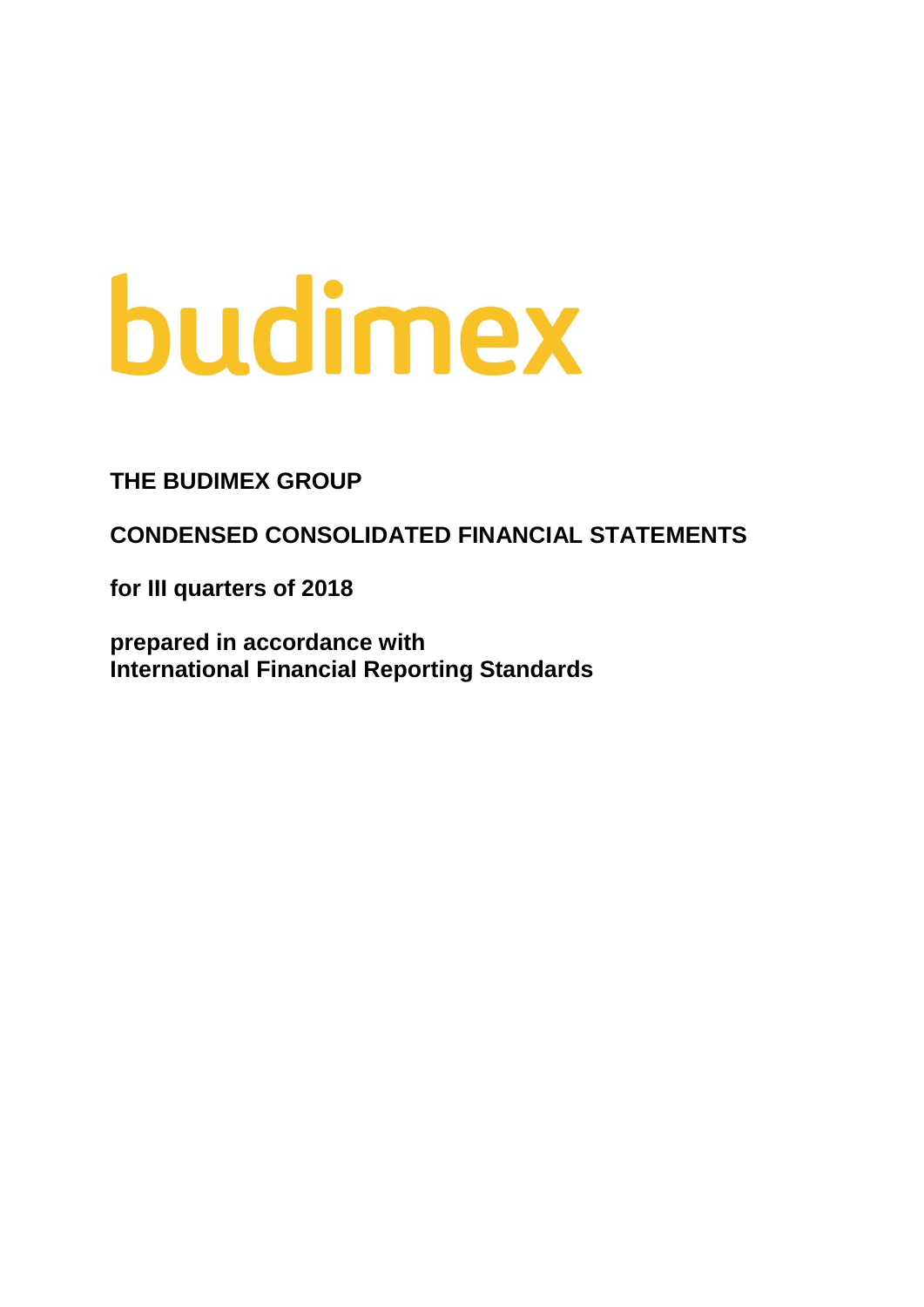# budimex

*(all amounts are expressed in PLN thousand)*

#### **Table of contents**

| 1.   |                                                                                                                      |  |
|------|----------------------------------------------------------------------------------------------------------------------|--|
| 1.1. |                                                                                                                      |  |
| 1.2. |                                                                                                                      |  |
| 1.3. | Description of the changes in the composition of the Group together with the indication of their                     |  |
|      |                                                                                                                      |  |
| 2.   |                                                                                                                      |  |
| 3.   |                                                                                                                      |  |
| 3.1. | Accounting policies and basis of preparing the consolidated financial statements of the Budimex Group 14             |  |
| 3.2. | Changes in accounting principles and the method of preparation of financial statements15                             |  |
| 3.3. |                                                                                                                      |  |
| 4.   | Descriptions of factors and events which had a material effect on the financial result of the Budimex Group          |  |
|      |                                                                                                                      |  |
| 5.   |                                                                                                                      |  |
| 6.   | Revenue from sales of finished goods, services, goods for resale and raw materials, by category20                    |  |
| 6.1. |                                                                                                                      |  |
| 6.2. |                                                                                                                      |  |
| 6.3. |                                                                                                                      |  |
| 7.   |                                                                                                                      |  |
| 8.   | Factors which will affect results achieved by the Group in a period covering at least the next quarter23             |  |
| 9.   | The main events in the third quarter of 2018 and significant events after 30 September 201823                        |  |
| 10.  |                                                                                                                      |  |
| 11.  | The Management Board's position on the feasibility of results stated in the financial forecasts published            |  |
|      | earlier for the year in view of the financial results presented in the quarterly report in relation to the projected |  |
|      |                                                                                                                      |  |
| 12.  | Statement of ownership of shares of Budimex SA or rights to such shares (options) held by the managing or            |  |
|      | supervisory persons of Budimex SA as at the date of publication of this report together with indication of           |  |
|      |                                                                                                                      |  |
| 13.  | Proceedings pending as at 30 September 2018 before court, competent arbitration body or any public                   |  |
|      |                                                                                                                      |  |
| 14.  |                                                                                                                      |  |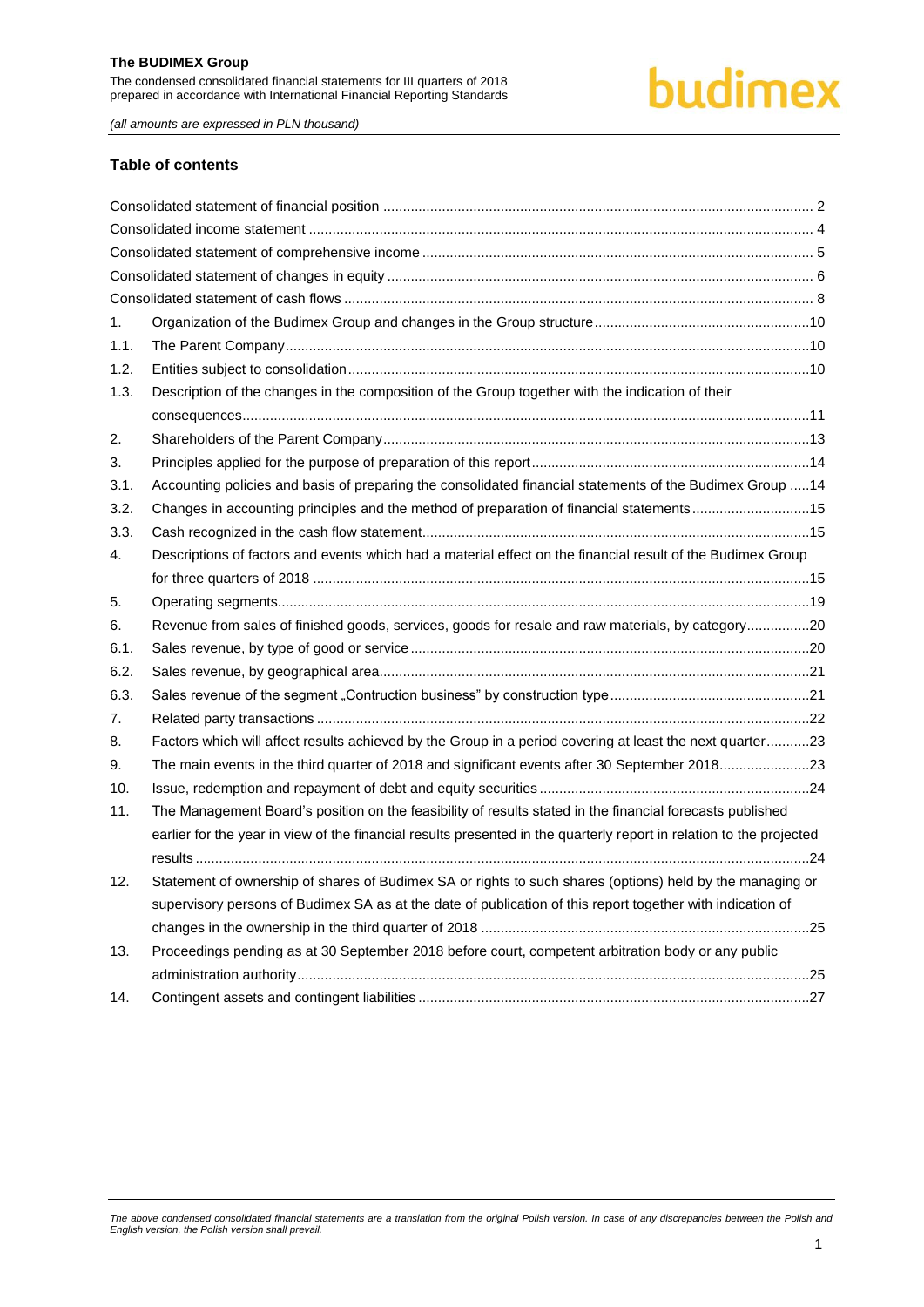

*(all amounts are expressed in PLN thousand)*

### <span id="page-2-0"></span>**Consolidated statement of financial position**

| <b>ASSETS</b>                                 | 30 September 2018 | 31 December 2017 |
|-----------------------------------------------|-------------------|------------------|
|                                               | not audited       | audited          |
| Non-currents (long-term) assets               |                   |                  |
| Property, plant and equipment                 | 206 584           | 162 422          |
| Investment properties                         | 28 556            | 24 623           |
| Intangible assets                             | 26 635            | 30 163           |
| Goodwill of subordinated entities             | 73 237            | 73 237           |
| Investments in equity accounted entities      | 38 011            | 39 228           |
| Investments in equity instruments             | 10 460            | 9 5 0 1          |
| Retentions for construction contracts         | 42 882            | 30 138           |
| Trade and other receivables                   | 43 575            | 39 341           |
| Receivables from service concession agreement | 46 354            | 46 440           |
| Other financial assets                        | 70 993            | 67 033           |
| Deferred tax assets                           | 392 935           | 405 208          |
| Total non-current (long-term) assets          | 980 222           | 927 334          |
| <b>Current (short-term) assets</b>            |                   |                  |
| Inventories                                   | 1 575 193         | 1 425 100        |
| Trade and other receivables                   | 869 391           | 689 939          |
| Retentions for construction contracts         | 27 583            | 27812            |
| Valuation of long-term construction contracts | 985 092           | 483 501          |
| Current tax assets                            | 64                | 30 298           |
| Other financial assets                        | 5841              | 286 533          |
| Cash and cash equivalents                     | 828 263           | 2 126 839        |
| Total current (short-term) assets             | 4 291 4 27        | 5 070 022        |
| <b>TOTAL ASSETS</b>                           | 5 271 649         | 5 997 356        |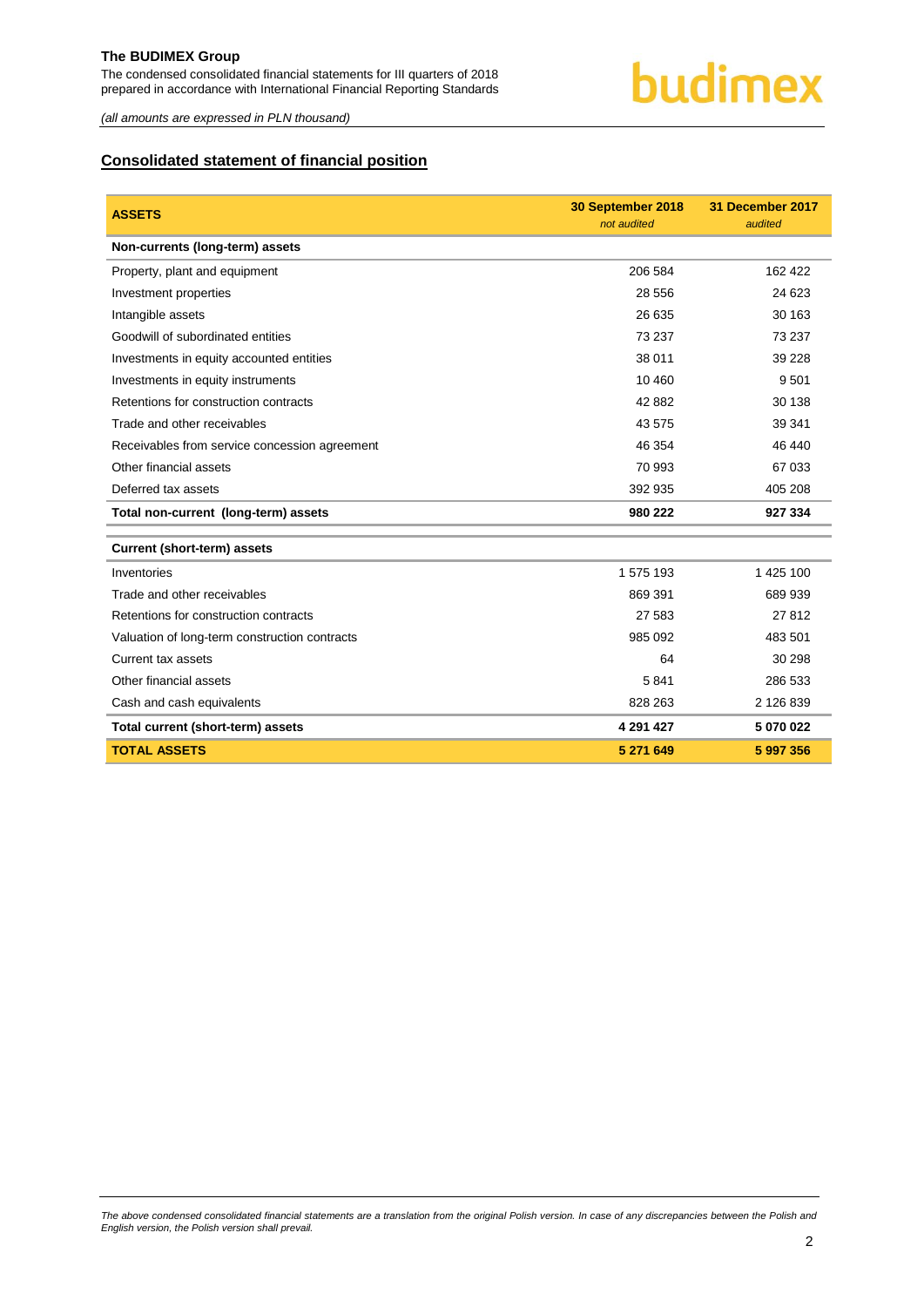The condensed consolidated financial statements for III quarters of 2018 prepared in accordance with International Financial Reporting Standards



*(all amounts are expressed in PLN thousand)*

### **Consolidated statement of financial position (cont.)**

| <b>EQUITY AND LIABILITIES</b>                                             | 30 September 2018<br>not audited | 31 December 2017<br>audited |
|---------------------------------------------------------------------------|----------------------------------|-----------------------------|
| <b>Equity</b>                                                             |                                  |                             |
| <b>Issued capital</b>                                                     | 145 848                          | 145 848                     |
| Share premium                                                             | 87 163                           | 87 163                      |
| Other reserves                                                            | 2 5 5 7                          | 2 5 5 7                     |
| Foreign exchange differences on translation of foreign operations         | 6735                             | 5 3 4 2                     |
| Retained earnings                                                         | 421 655                          | 640 533                     |
| Total shareholders' equity attributable to the shareholders of the Parent | 663 958                          | 881 443                     |
| Equity attributable to non-controlling interests                          |                                  | 685                         |
| <b>Total equity</b>                                                       | 663 958                          | 882 128                     |
| <b>Liabilities</b>                                                        |                                  |                             |
| Non-current (long-term) liabilities                                       |                                  |                             |
| Loans, borrowings and other external sources of finance                   | 137 925                          | 92 086                      |
| Retentions for construction contracts                                     | 212817                           | 203 643                     |
| Provision for long-term liabilities and other charges                     | 322 411                          | 305 858                     |
| Retirement benefits and similar obligations                               | 10 207                           | 11 086                      |
| Other financial liabilities                                               | 1452                             | 2 2 5 0                     |
| Total non-current (long-term) liabilities                                 | 684 812                          | 614 923                     |
| <b>Current (short-term) liabilities</b>                                   |                                  |                             |
| Loans, borrowings and other external sources of finance                   | 46 066                           | 30 324                      |
| Trade and other payables                                                  | 1681107                          | 1 697 984                   |
| Retentions for construction contracts                                     | 218 177                          | 217 193                     |
| Provisions for construction contract losses                               | 201 802                          | 243 829                     |
| Valuation of long-term construction contracts                             | 419 118                          | 783 209                     |
| Deferred income                                                           | 1 103 692                        | 1 345 267                   |
| Provision for short-term liabilities and other charges                    | 223 213                          | 170 762                     |
| Current tax liability                                                     | 26 572                           | 3 4 0 4                     |
| Retirement benefits and similar obligations                               | 1 4 3 1                          | 1537                        |
| Other financial liabilities                                               | 1701                             | 6796                        |
| Total current (short-term) liabilities                                    | 3922879                          | 4 500 305                   |
| <b>Total liabilities</b>                                                  | 4 607 691                        | 5 115 228                   |
| <b>TOTAL EQUITY AND LIABILITIES</b>                                       | 5 271 649                        | 5 997 356                   |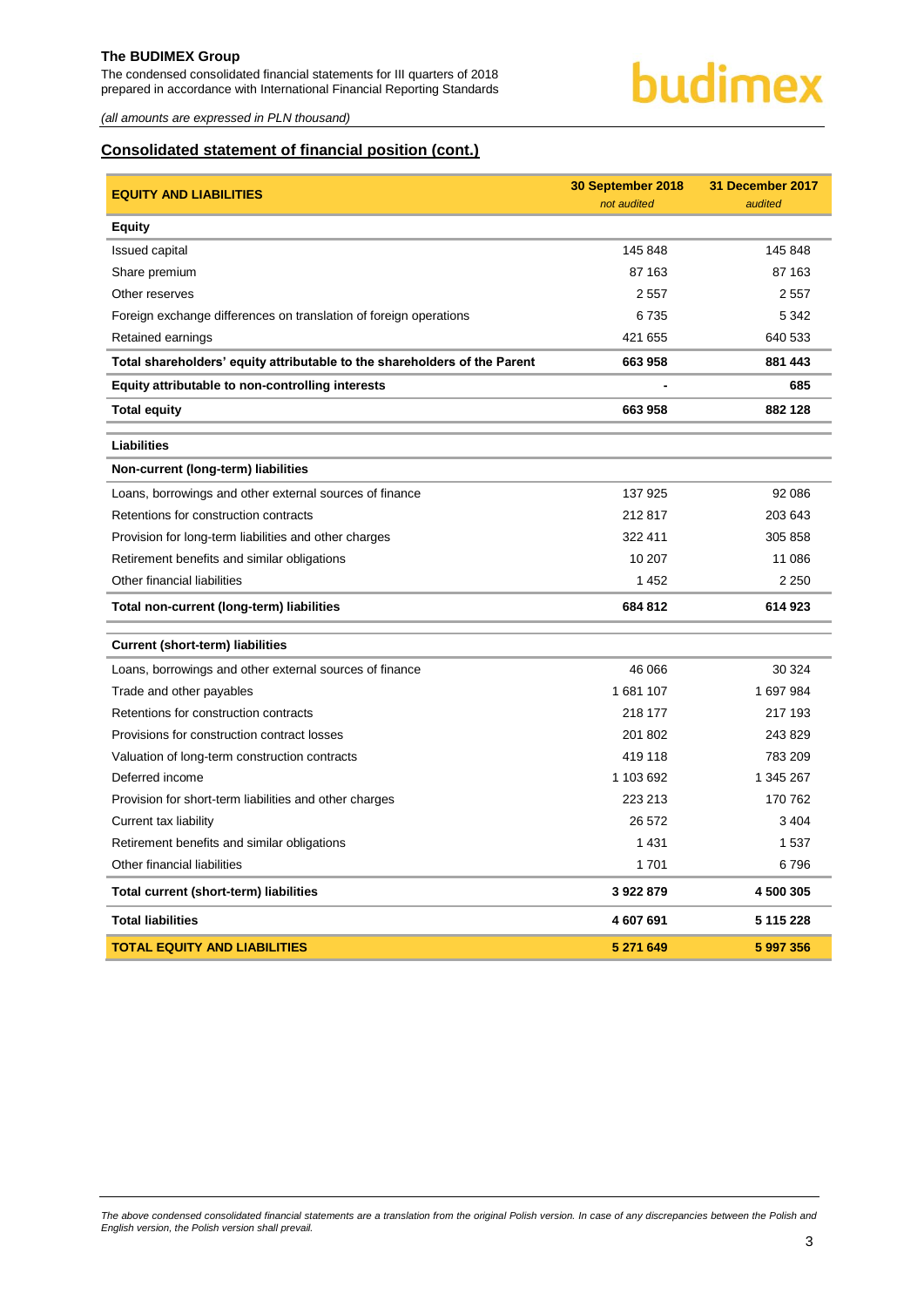The condensed consolidated financial statements for III quarters of 2018 prepared in accordance with International Financial Reporting Standards



*(all amounts are expressed in PLN thousand)*

#### <span id="page-4-0"></span>**Consolidated income statement**

|                                                                              | 9-month period ended<br><b>30 September</b> |               |           | 3-month period ended<br><b>30 September</b> |
|------------------------------------------------------------------------------|---------------------------------------------|---------------|-----------|---------------------------------------------|
|                                                                              | 2018                                        | 2017          | 2018      | 2017                                        |
|                                                                              |                                             | not audited   |           | not audited                                 |
| <b>Continuing operations</b>                                                 |                                             |               |           |                                             |
| Net sales of finished goods, services, goods for resale and<br>raw materials | 5 389 675                                   | 4 5 5 3 3 5 9 | 2 087 014 | 1831587                                     |
| Cost of finished goods, services, goods for resale and raw<br>materials      | (4943962)                                   | (3971496)     | (1927792) | (1601818)                                   |
| Gross profit on sales                                                        | 445 713                                     | 581 863       | 159 222   | 229 769                                     |
| Selling expenses                                                             | (22081)                                     | (24516)       | (7211)    | (8213)                                      |
| Administrative expenses                                                      | (164 856)                                   | (153 488)     | (54318)   | (51166)                                     |
| Other operating income                                                       | 35 991                                      | 37 529        | 11 7 27   | 17 114                                      |
| Other operating expenses                                                     | (27062)                                     | (15096)       | (11839)   | (10366)                                     |
| Profit on disposal of subsidiaries                                           | 44 011                                      |               | 44 011    |                                             |
| <b>Operating profit</b>                                                      | 311 716                                     | 426 292       | 141 592   | 177 138                                     |
| Finance income                                                               | 22 903                                      | 26 878        | 5615      | 8 2 2 3                                     |
| Finance costs                                                                | (29 394)                                    | (29932)       | (9016)    | (9462)                                      |
| Share in net profits/ (losses) of equity accounted<br>subordinates           | (1217)                                      | (2735)        | 2456      | 915                                         |
| <b>Gross profit</b>                                                          | 304 008                                     | 420 503       | 140 647   | 176 814                                     |
| Income tax                                                                   | (73 188)                                    | (83 293)      | (37915)   | (34 385)                                    |
| Net profit from continuing operations                                        | 230 820                                     | 337 210       | 102 732   | 142 429                                     |
| Net profit for the period                                                    | 230 820                                     | 337 210       | 102 732   | 142 429                                     |
| of which:                                                                    |                                             |               |           |                                             |
| Attributable to the shareholders of the Parent                               | 230 707                                     | 337039        | 102 660   | 142 401                                     |
| Attributable to non-controlling interests                                    | 113                                         | 171           | 72        | 28                                          |
|                                                                              |                                             |               |           |                                             |
|                                                                              |                                             |               |           |                                             |

| Basic and diluted earnings per share attributable | 9.04 | 13.20 | 4.02 | 5.58 |
|---------------------------------------------------|------|-------|------|------|
| to the shareholders of the Parent (in PLN)        |      |       |      |      |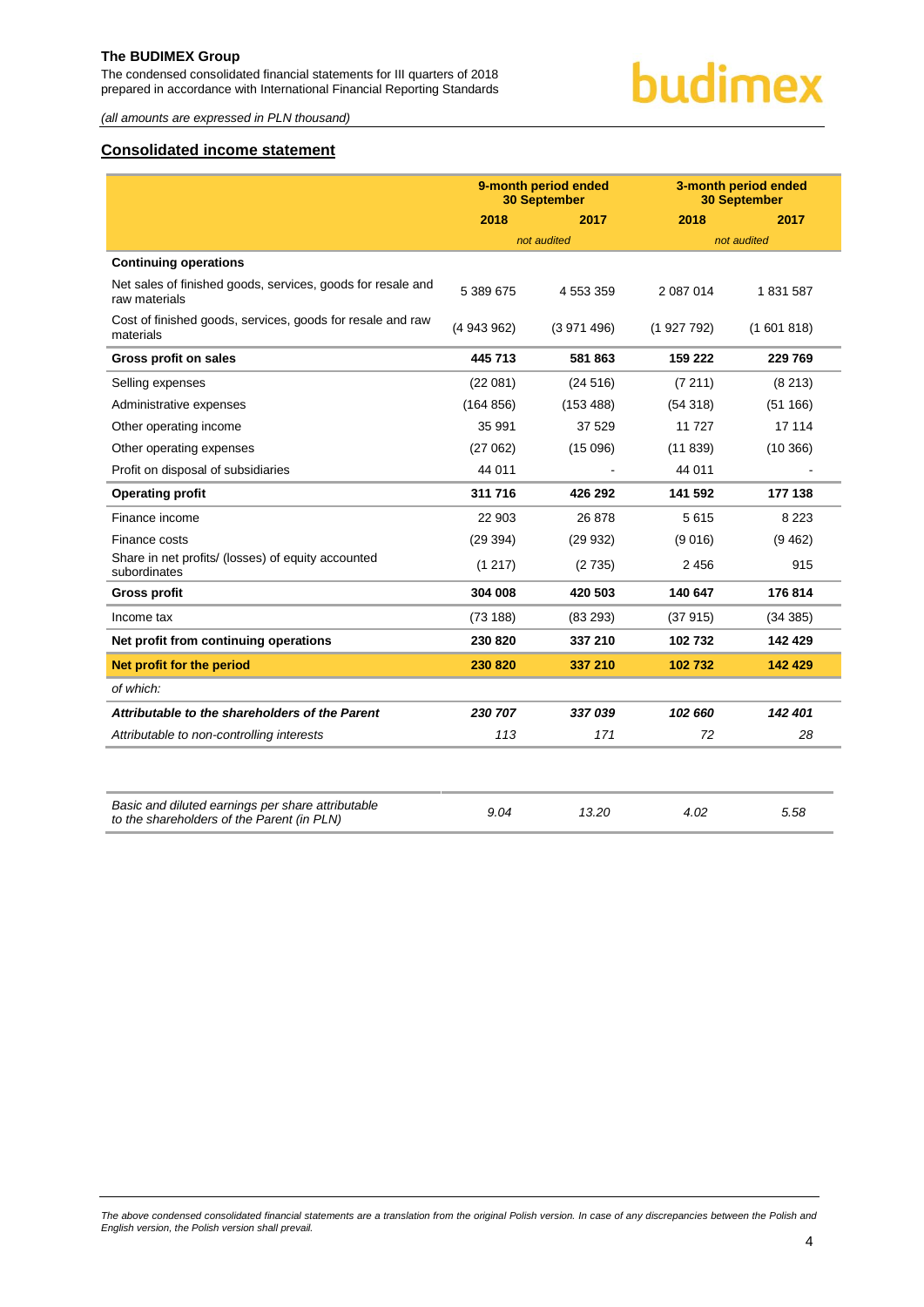The condensed consolidated financial statements for III quarters of 2018 prepared in accordance with International Financial Reporting Standards

*(all amounts are expressed in PLN thousand)*

#### <span id="page-5-0"></span>**Consolidated statement of comprehensive income**

| 2017<br>142429 |
|----------------|
|                |
|                |
|                |
|                |
|                |
| 212            |
|                |
|                |
|                |
|                |
| 212            |
| 142 641        |
|                |
| 142 613        |
| 28             |
|                |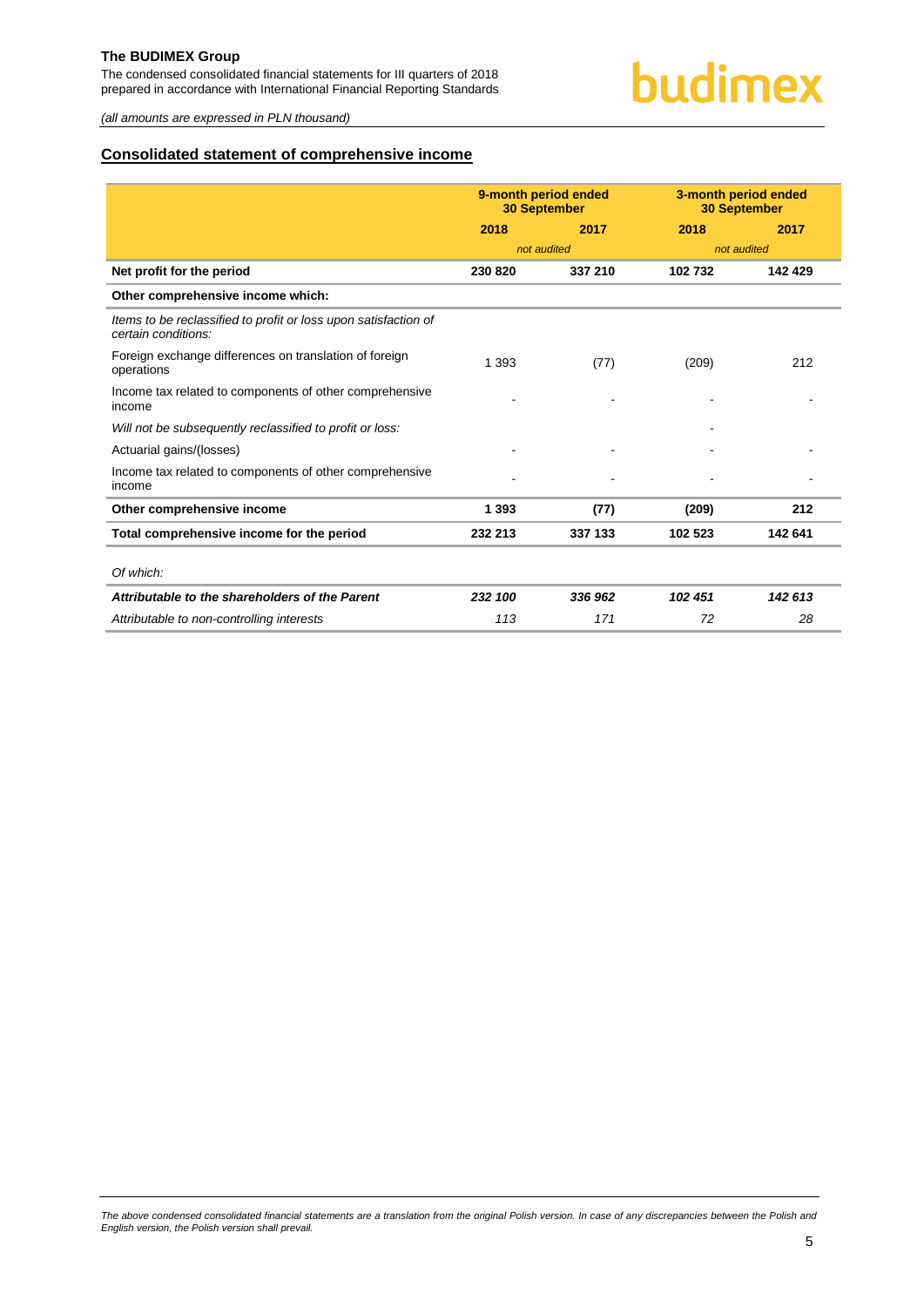*(all amounts are expressed in PLN thousand)*



#### **Consolidated statement of changes in equity**

<span id="page-6-0"></span>

|                                                       | Equity attributable to the shareholders of the Parent |                                                                                                                                                                                      |         |                       |                |                 |                          | Non-<br>controlling<br><b>interests</b> | <b>Total</b><br>equity |
|-------------------------------------------------------|-------------------------------------------------------|--------------------------------------------------------------------------------------------------------------------------------------------------------------------------------------|---------|-----------------------|----------------|-----------------|--------------------------|-----------------------------------------|------------------------|
|                                                       | <b>Issued capital</b>                                 |                                                                                                                                                                                      |         | <b>Other reserves</b> | Foreign        | <b>Retained</b> | <b>Total</b>             |                                         |                        |
|                                                       |                                                       | exchange<br>earnings<br><b>Share</b><br>Share-based<br><b>Actuarial</b><br>differences on<br>premium<br>gains/(losses)<br><b>payments</b><br>translation of<br>foreign<br>operations |         |                       |                |                 |                          |                                         |                        |
| Balance as at 1 January 2018<br>audited               | 145 848                                               | 87 163                                                                                                                                                                               | 7 1 7 1 | (4614)                | 5 3 4 2        | 640 533         | 881 443                  | 685                                     | 882 128                |
| Profit for the period                                 | $\overline{\phantom{a}}$                              |                                                                                                                                                                                      | $\sim$  |                       | $\blacksquare$ | 230 707         | 230 707                  | 113                                     | 230 820                |
| Other comprehensive income                            | $\blacksquare$                                        | $\sim$                                                                                                                                                                               | $\sim$  | $\sim$                | 1 3 9 3        | $\sim$          | 1 3 9 3                  |                                         | 1 3 9 3                |
| Total comprehensive income for<br>the period          | $\blacksquare$                                        |                                                                                                                                                                                      |         |                       | 1 3 9 3        | 230 707         | 232 100                  | 113                                     | 232 213                |
| <b>Dividends</b>                                      |                                                       |                                                                                                                                                                                      |         |                       | $\blacksquare$ | (449585)        | (449585)                 | $\blacksquare$                          | (449585)               |
| Dividends paid to non-controlling<br>shareholders     |                                                       |                                                                                                                                                                                      |         |                       |                |                 | $\overline{\phantom{a}}$ | (134)                                   | (134)                  |
| Disposal of subsidiaries                              | $\blacksquare$                                        |                                                                                                                                                                                      |         |                       | $\blacksquare$ |                 | $\sim$                   | (664)                                   | (664)                  |
| <b>Balance as at 30 September 2018</b><br>not audited | 145 848                                               | 87 163                                                                                                                                                                               | 7 1 7 1 | (4614)                | 6735           | 421 655         | 663 958                  |                                         | 663 958                |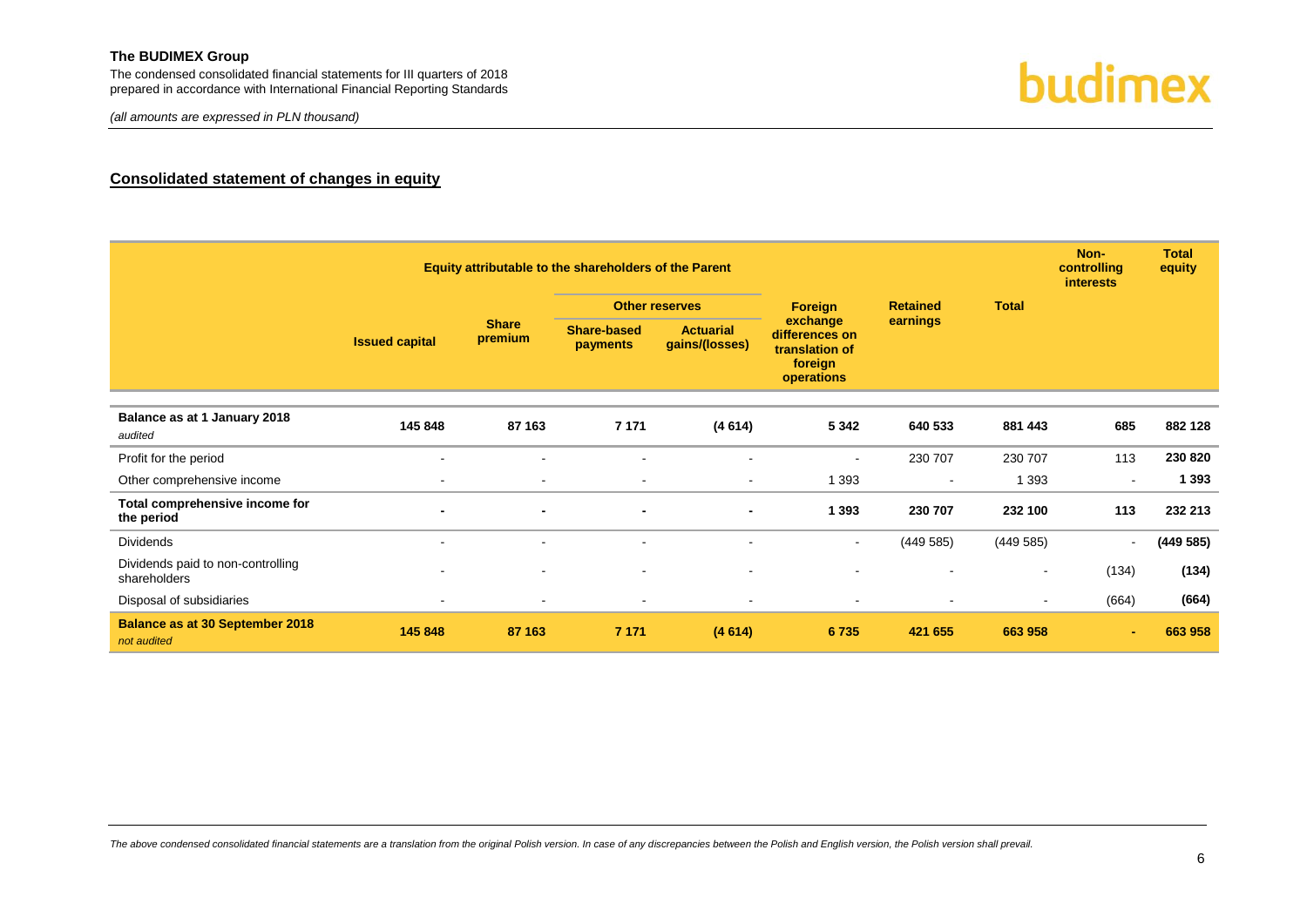The condensed consolidated financial statements for III quarters of 2018 prepared in accordance with International Financial Reporting Standards

*(all amounts are expressed in PLN thousand)*



### **Consolidated statement of changes in equity (cont.)**

|                                                  | Equity attributable to the shareholders of the Parent Company |                         |                                |                                    |                                                                                   |                          |              | Non-<br>controlling<br><b>interests</b> | <b>Total</b><br>equity |
|--------------------------------------------------|---------------------------------------------------------------|-------------------------|--------------------------------|------------------------------------|-----------------------------------------------------------------------------------|--------------------------|--------------|-----------------------------------------|------------------------|
|                                                  |                                                               |                         |                                | <b>Other reserves</b>              | <b>Foreign</b>                                                                    | <b>Retained</b>          | <b>Total</b> |                                         |                        |
|                                                  | <b>Issued capital</b>                                         | <b>Share</b><br>premium | <b>Share-based</b><br>payments | <b>Actuarial</b><br>qains/(losses) | earnings<br>exchange<br>differences on<br>translation of<br>foreign<br>operations |                          |              |                                         |                        |
| Balance as at 1 January 2017<br>audited          | 145 848                                                       | 87 163                  | 7 1 7 1                        | (2446)                             | 5 5 2 5                                                                           | 558 116                  | 801 377      | 4 4 4 3                                 | 805 820                |
| Profit for the period                            | $\blacksquare$                                                | $\sim$                  |                                | $\sim$                             | $\blacksquare$                                                                    | 337 039                  | 337 039      | 171                                     | 337 210                |
| Other comprehensive income                       |                                                               |                         |                                |                                    | (77)                                                                              |                          | (77)         | $\blacksquare$                          | (77)                   |
| Total comprehensive income for<br>the period     |                                                               |                         |                                |                                    | (77)                                                                              | 337 039                  | 336 962      | 171                                     | 337 133                |
| <b>Dividends</b>                                 | $\blacksquare$                                                | $\mathbf{r}$            | $\mathbf{r}$                   | $\sim$                             | $\blacksquare$                                                                    | (382696)                 | (382696)     | $\blacksquare$                          | (382696)               |
| Increase in share in subsidiaries                | $\blacksquare$                                                |                         |                                |                                    | $\blacksquare$                                                                    | 705                      | 705          | (3945)                                  | (3 240)                |
| Balance as at 30 September 2017<br>not audited   | 145 848                                                       | 87 163                  | 7 1 7 1                        | (2446)                             | 5 4 4 8                                                                           | 513 164                  | 756 348      | 669                                     | 757 017                |
|                                                  |                                                               |                         |                                |                                    |                                                                                   |                          |              |                                         |                        |
| Profit for the period                            | $\blacksquare$                                                |                         |                                |                                    | $\overline{a}$                                                                    | 127 369                  | 127 369      | 15                                      | 127 384                |
| Other comprehensive income                       | $\blacksquare$                                                | $\blacksquare$          | $\sim$                         | (2 168)                            | (106)                                                                             | $\overline{\phantom{a}}$ | (2 274)      | -1                                      | (2273)                 |
| Total comprehensive income for<br>the period     |                                                               |                         |                                | (2168)                             | (106)                                                                             | 127 369                  | 125 095      | 16                                      | 125 111                |
| <b>Balance as at 31 December 2017</b><br>audited | 145 848                                                       | 87 163                  | 7 1 7 1                        | (4614)                             | 5 3 4 2                                                                           | 640 533                  | 881 443      | 685                                     | 882 128                |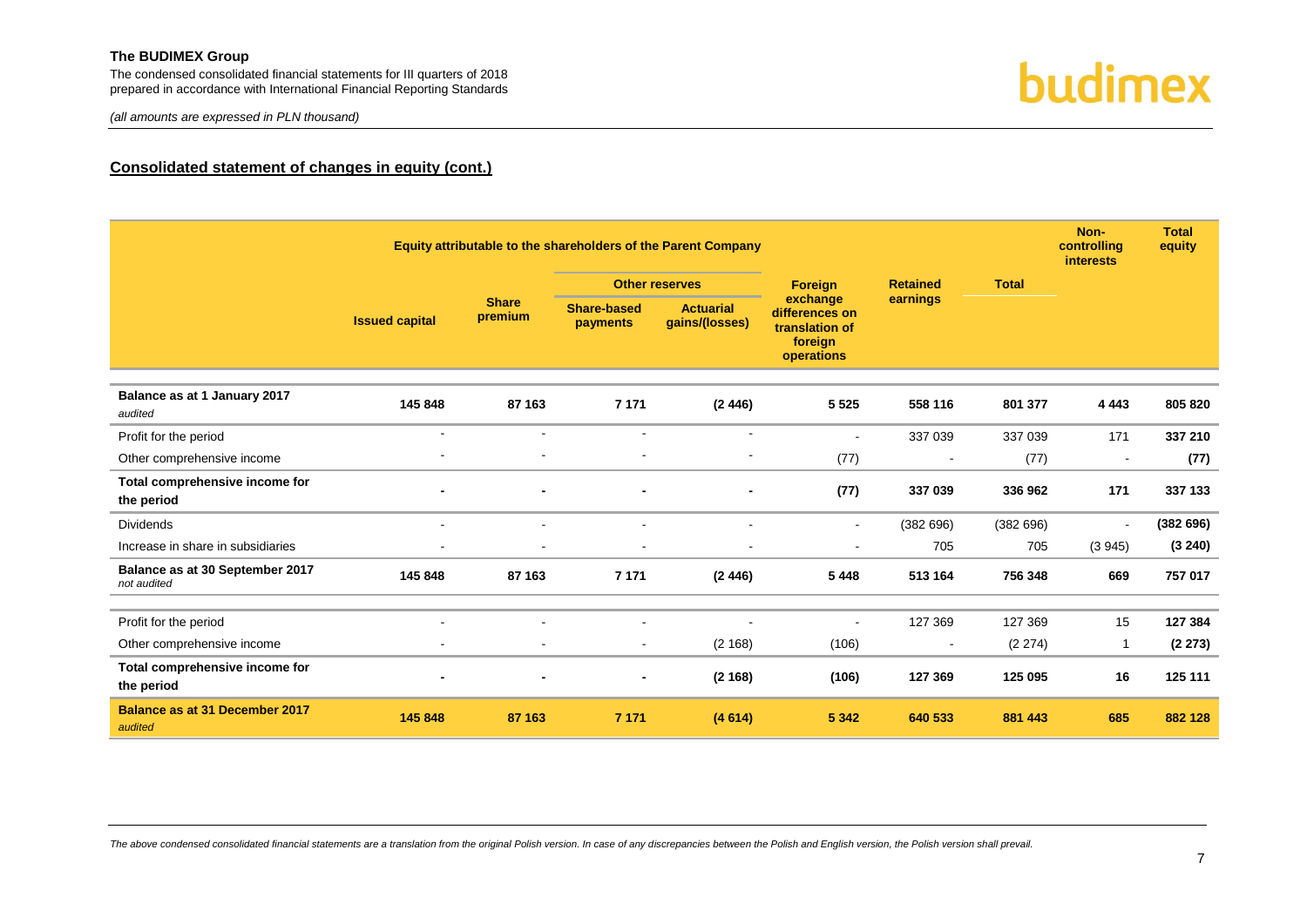# **budimex**

*(all amounts are expressed in PLN thousand)*

#### <span id="page-8-0"></span>**Consolidated statement of cash flows**

|                                                                                                        | 9-month period ended 30 September |             |  |
|--------------------------------------------------------------------------------------------------------|-----------------------------------|-------------|--|
|                                                                                                        | 2018                              | 2017        |  |
|                                                                                                        | not audited                       | not audited |  |
| <b>CASH FLOW FROM OPRATING ACTIVITIES</b>                                                              |                                   |             |  |
| Net profit before tax                                                                                  | 304 008                           | 420 503     |  |
| <b>Adjustments for:</b>                                                                                |                                   |             |  |
| Depreciation/ amortization                                                                             | 37 504                            | 26 718      |  |
| Share in net losses of equity accounted companies                                                      | 1 2 1 7                           | 2 7 3 5     |  |
| Foreign exchange (gains)/ losses                                                                       | (658)                             | (400)       |  |
| Interest and shares in profits (dividends)                                                             | (1954)                            | (1575)      |  |
| (Profit)/ loss on investing activities                                                                 | (46 853)                          | (2800)      |  |
| Change in valuation of derivative financial instruments                                                | 760                               | (2379)      |  |
| Change in provisions and liabilities arising from retirement benefits and similar<br>obligations       | 73727                             | 49 139      |  |
| Other adjustments                                                                                      | 1481                              | 673         |  |
| Operating profit before changes in working capital                                                     | 369 232                           | 492 614     |  |
| Change in receivables and retentions for construction contracts                                        | (220 509)                         | (252045)    |  |
| Change in inventories                                                                                  | (150 581)                         | (229 752)   |  |
| Change in retentions for construction contracts and in liabilities, except for loans<br>and borrowings | 50 014                            | 109 376     |  |
| Change in deferred income                                                                              | (240606)                          | 219 931     |  |
| Change in valuation of construction contracts and in provision for losses                              | (931 752)                         | (864581)    |  |
| Change in cash and cash equivalents of restricted use                                                  | 15 0 53                           | 110 952     |  |
| Cash flow from /used in operating activities                                                           | (1109149)                         | (413 505)   |  |
| Income tax paid                                                                                        | (8985)                            | (109 325)   |  |
| <b>NET CASH USED IN OPERATING ACTIVITIES</b>                                                           | (1118134)                         | (522 830)   |  |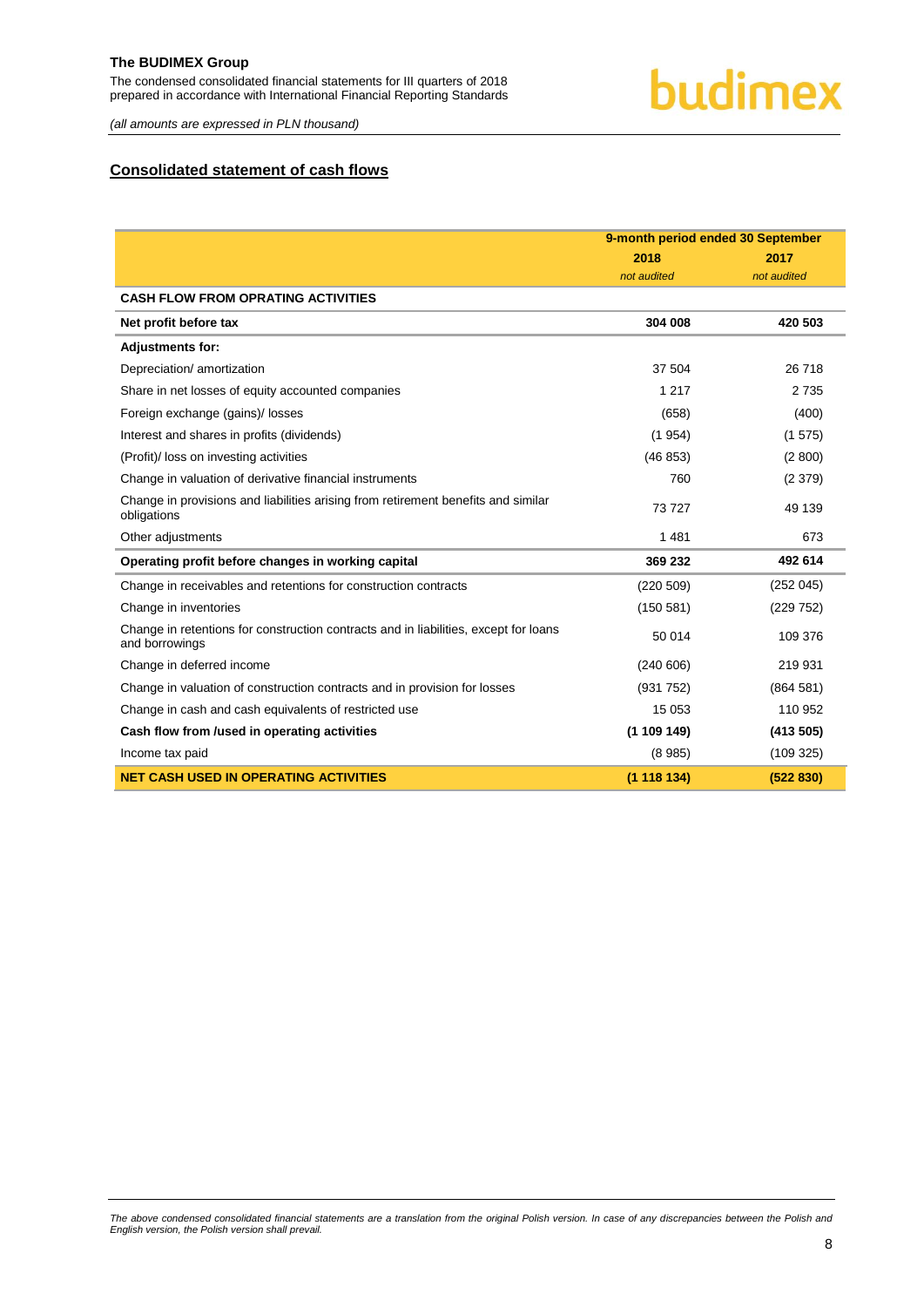# budimex

*(all amounts are expressed in PLN thousand)*

#### **Consolidated statement of cash flows (cont.)**

|                                                                           | 9-month period ended 30 September |             |  |
|---------------------------------------------------------------------------|-----------------------------------|-------------|--|
|                                                                           | 2018                              | 2017        |  |
|                                                                           | not audited                       | not audited |  |
| <b>CASH FLOW FROM INVESTING ACTIVITIES</b>                                |                                   |             |  |
| Proceeds from sale of intangible assets and property, plant and equipment | 11 107                            | 2828        |  |
| Proceeds from sale of investment property                                 |                                   | 2803        |  |
| Purchase of intangible assets and property, plant and equipment           | (14843)                           | (17002)     |  |
| Disposal of subsidiaries                                                  | 34 511                            |             |  |
| Purchase of shares in subsidiaries                                        |                                   | (3 240)     |  |
| Increase in issued capital of non-consolidated entities                   | (1060)                            |             |  |
| Purchase of bonds issued by banks                                         | (238 868)                         | (437 160)   |  |
| Proceeds from bonds issued by banks                                       | 516877                            | 208 632     |  |
| Loans granted                                                             | (6 860)                           | (51653)     |  |
| Interest received                                                         | 5 1 3 1                           | 1 4 9 8     |  |
| <b>NET CASH FROM/USED IN INVESTING ACTIVITIES</b>                         | 305 995                           | (293 294)   |  |
|                                                                           |                                   |             |  |
| <b>CASH FLOW FROM FINANCING ACTIVITIES</b>                                |                                   |             |  |
| Repayment of loans and borrowings                                         | (726)                             | (769)       |  |
| Dividends paid to the shareholders of the Parent                          | (449585)                          | (382696)    |  |
| Dividends paid to non-controlling shareholders                            | (134)                             |             |  |
| Payment of liabilities under finance lease                                | (18 200)                          | (8978)      |  |
| Interest paid                                                             | (3 121)                           | (1921)      |  |
| Other finance expenditure                                                 | (487)                             | (482)       |  |
| <b>NET CASH USED IN FINANCING ACTIVITIES</b>                              | (472 253)                         | (394 846)   |  |
| <b>NET CHANGE IN CASH AND CASH EQUIVALENTS</b>                            | (1284392)                         | (1210970)   |  |
| Foreign exchange differences, net                                         | 869                               | 163         |  |

**CASH AND CASH EQUIVALENTS - OPENING BALANCE (not[e 3.3\)](#page-15-1) 1 961 849 2 524 033 CASH AND CASH EQUIVALENTS - CLOSING BALANCE (note [3.3\)](#page-15-1) 678 326 1 313 226**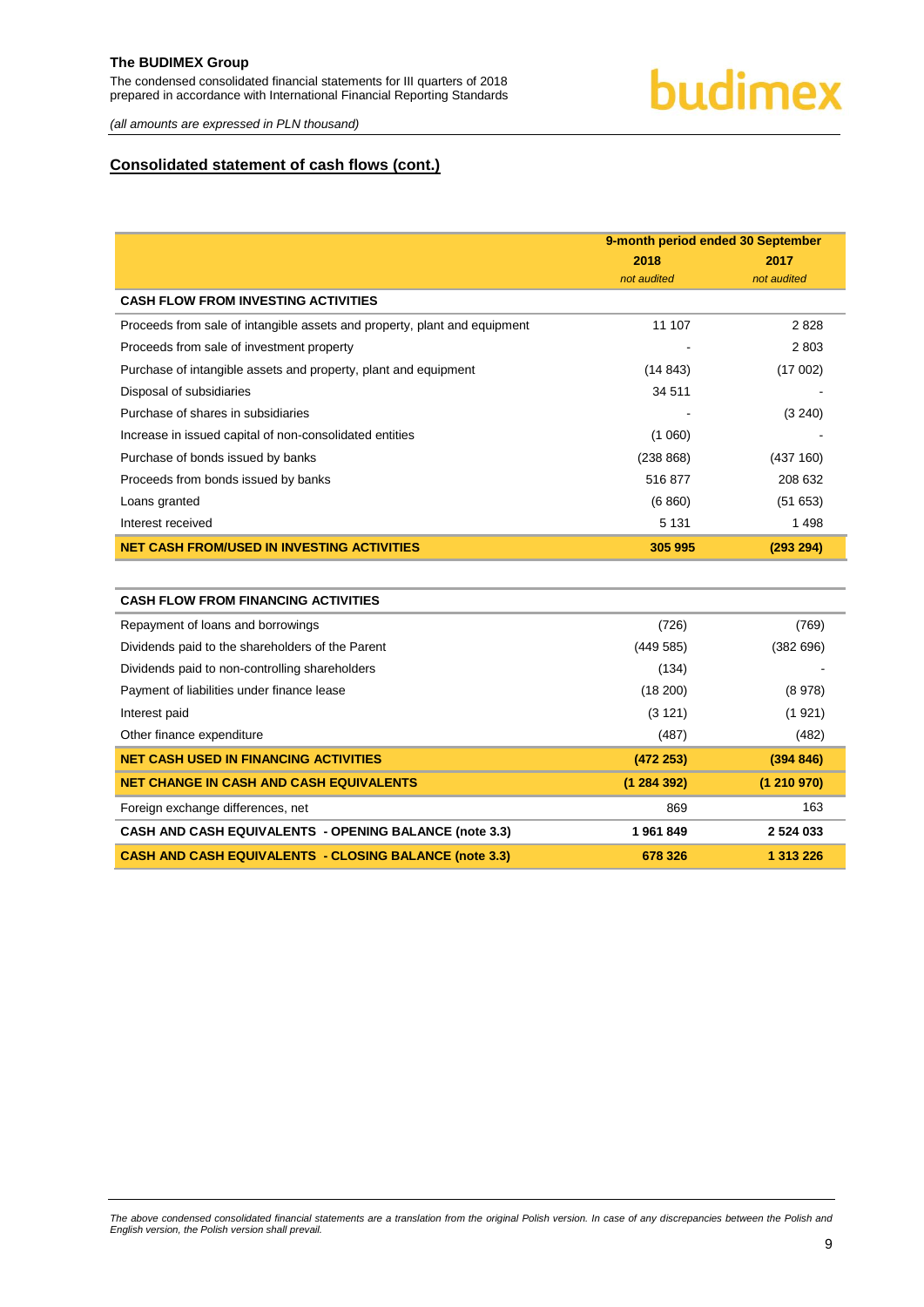#### <span id="page-10-1"></span><span id="page-10-0"></span>**1. Organization of the Budimex Group and changes in the Group structure**

#### **1.1. The Parent Company**

The parent company of the Budimex Group is Budimex SA (the "Parent Company") with its registered office in Warsaw, ul. Stawki 40, entered in the Register of Entrepreneurs kept by the District Court for the capital city of Warsaw, XII Economic Department of the National Court Register under KRS No. KRS 0000001764. The main area of business of Budimex SA is building, rendering of management and advisory services for the Budimex Group companies.

The main areas of the business activities of the Group are widely understood construction-assembly services realized in the system of general execution at home and abroad, developer activities, property management, and limited scope trading, production, transport and other business. Budimex SA serves in the Group as an advisory, management and financial centre. Realization of these three functions is to facilitate:

- efficient flow of information within Group structures,
- strengthening the efficiency of cash and financial management of individual Group companies,
- **•** strengthening market position of the entire Group.

#### **1.2. Entities subject to consolidation**

<span id="page-10-2"></span>As at 30 September 2018, 31 December 2017 and 30 September 2017 the following subsidiaries were subject to consolidation:

|                                                                                                                                                                              | <b>Registered</b> | Share in the share capital and in the<br>number of votes as at |          |                                               |  |
|------------------------------------------------------------------------------------------------------------------------------------------------------------------------------|-------------------|----------------------------------------------------------------|----------|-----------------------------------------------|--|
| <b>Company name</b>                                                                                                                                                          | office            | 2018                                                           | 2017     | 30 September 31 December 30 September<br>2017 |  |
| Mostostal Kraków SA                                                                                                                                                          | Cracow / Poland   | 100.00%                                                        | 100.00%  | 100.00%                                       |  |
| Mostostal Kraków Energetyka Sp. z o.o.                                                                                                                                       | Cracow / Poland   | 100.00%                                                        | 100.00%  | 100.00%                                       |  |
| <b>Budimex Bau GmbH</b>                                                                                                                                                      | Cologne/ Germany  | 100.00%                                                        | 100.00%  | 100.00%                                       |  |
| Budimex Nieruchomości Sp. z o.o.                                                                                                                                             | Warsaw / Poland   | 100.00%                                                        | 100.00%  | 100.00%                                       |  |
| Biuro Inwestycji "Grunwald" SA*                                                                                                                                              | Warsaw / Poland   |                                                                | 100.00%* | 100.00%*                                      |  |
| Budimex Budownictwo Sp. z o.o.                                                                                                                                               | Warsaw / Poland   | 100.00%                                                        | 100.00%  | 100.00%                                       |  |
| SPV-PIM 1 Sp. z o.o.                                                                                                                                                         | Warsaw / Poland   | 100.00%                                                        | 100.00%  | 100.00%                                       |  |
| Budimex Kolejnictwo SA                                                                                                                                                       | Warsaw / Poland   | 100.00%                                                        | 100.00%  | 100.00%                                       |  |
| Budimex Parking Wrocław Sp. z o.o.                                                                                                                                           | Warsaw / Poland   | 100.00%                                                        | 100.00%  | 100.00%                                       |  |
| Elektromontaż Poznań SA Group**<br>* des codesses concellered fonder floridate en ef 4. Echanolo 0040. In acceleiro 47.0 conceleiro 0040, con descallerationista der literat | Poznań / Poland   |                                                                | 98.95%   | 98.95%                                        |  |

the entity was consolidated for the first time as of 1 February 2018. It was sold on 17 September 2018, as described in detail in note 1.3.

\*\* the entities were sold on 17 September 2018, as described in detail in note 1.3.

As at 30 September 2018, 31 December 2017 and 30 September 2017 stand-alone data of Budimex SA and other Group companies, which are partners in consortiums (treated as joint operations according to IFRS 11), includes their share in assets, liabilities, revenue and expenses of the following joint operations:

| <b>Joint operation</b>                         | Share in the share capital and in the number of votes |                            |                             |  |  |
|------------------------------------------------|-------------------------------------------------------|----------------------------|-----------------------------|--|--|
|                                                | <b>30 September</b><br>2018                           | <b>31 December</b><br>2017 | <b>30 September</b><br>2017 |  |  |
| Budimex SA Budimex Budownictwo Sp. z o.o. s.c. | 100.00%                                               | 100.00%                    | 100.00%                     |  |  |
| Budimex SA Energetyka 1 Sp.j.                  | 100.00%                                               | 100.00%                    | 100.00%                     |  |  |
| Budimex SA Ferrovial Agroman SA s.c.           | 99.98%                                                | 99.98%                     | 99.98%                      |  |  |
| Budimex SA Ferrovial Agroman SA 2 s.c.         | 95.00%                                                | 95.00%                     | 95.00%                      |  |  |
| Budimex SA Sygnity SA Sp. j.                   | 67.00%                                                | 67.00%                     | 67.00%                      |  |  |
| Budimex SA Cadagua SA II s.c.                  | $99.90\%$ *                                           | 50.00%                     | 50.00%                      |  |  |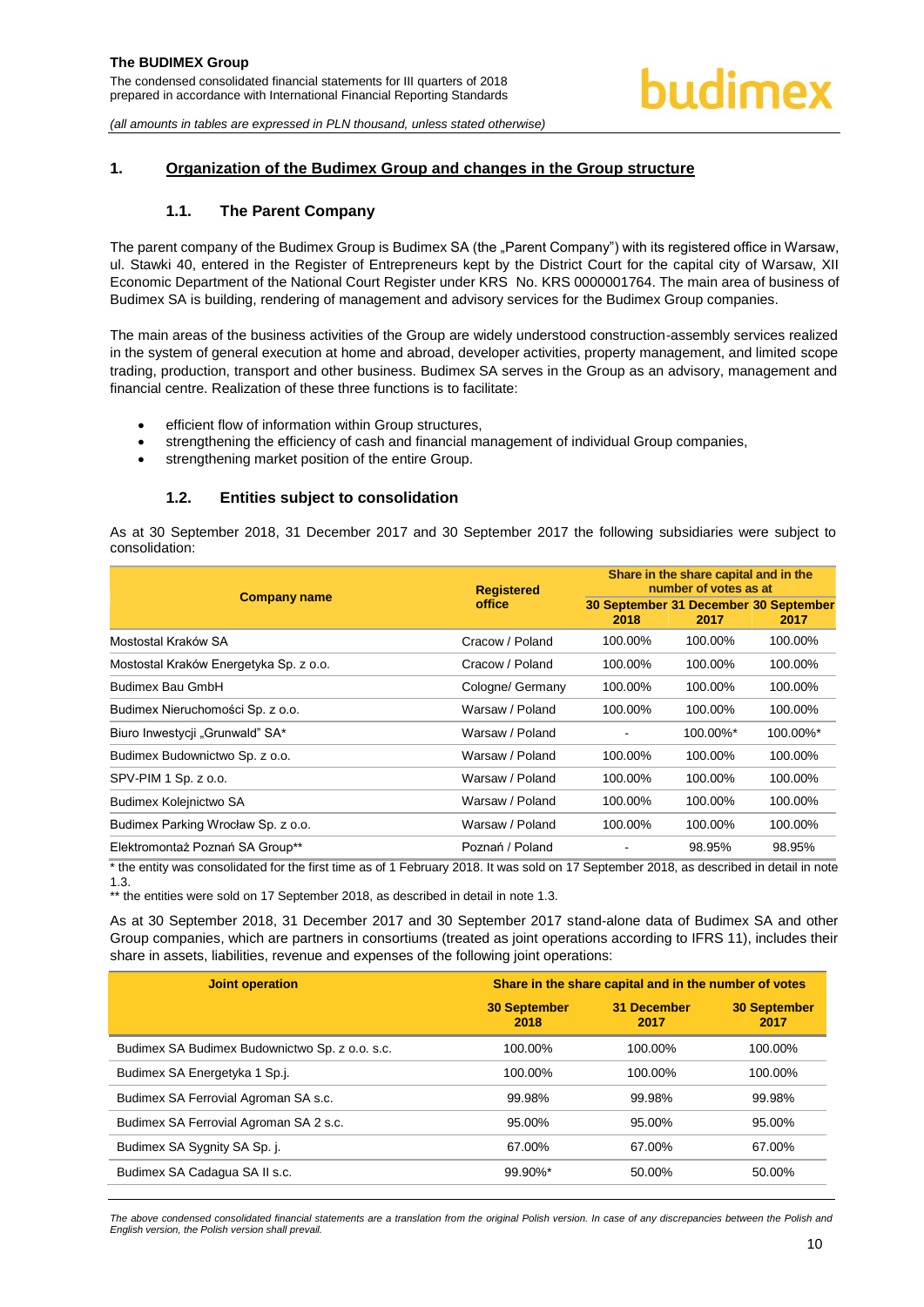The condensed consolidated financial statements for III quarters of 2018 prepared in accordance with International Financial Reporting Standards

*(all amounts in tables are expressed in PLN thousand, unless stated otherwise)*

| <b>Joint operation</b>                     | Share in the share capital and in the number of votes |                            |                             |  |  |  |
|--------------------------------------------|-------------------------------------------------------|----------------------------|-----------------------------|--|--|--|
|                                            | <b>30 September</b><br>2018                           | <b>31 December</b><br>2017 | <b>30 September</b><br>2017 |  |  |  |
| Budimex SA Cadagua SA III s.c.             | 99.90%*                                               | 60.00%                     | 60.00%                      |  |  |  |
| Budimex SA Cadagua SA IV s.c.              | 99.90%*                                               | 60.00%                     | 60.00%                      |  |  |  |
| Budimex SA Cadagua SA V s.c.               | 99.90%*                                               | 60.00%                     | 60.00%                      |  |  |  |
| Budimex SA Ferrovial Agroman SA Sp. j.     | 50.00%                                                | 50.00%                     | 50.00%                      |  |  |  |
| Budimex SA Tecnicas Reunidas SA Turów s.c. | 50.00%                                                | 50.00%                     | 50.00%                      |  |  |  |
| Budimex SA Energetyka 2 Sp.j.              | 50.00%                                                | 50.00%                     | 50.00%                      |  |  |  |
| Budimex SA Energetyka 3 Sp.j.              | 50.00%                                                | 50.00%                     | 50.00%                      |  |  |  |

\* on 3 September 2018 a shareholders' agreement entered into force. It changed the percentage of shares and the number of votes held by Budimex to 99.90%. Details in note 1.3.

As at 30 September 2018, 31 December 2017 and 30 September 2017 equity accounted companies included:

| <b>Associate</b>       | share  |
|------------------------|--------|
| FBSerwis SA Group      | 49.00% |
| PPHU Promos Sp. z o.o. | 26.31% |

# <span id="page-11-0"></span>**1.3. Description of the changes in the composition of the Group together with the indication of their consequences**

On 1 February 2018, the court of registration registered division of Elektromontaż Poznań SA effected by spinning-off property management operations and transferring them to Budimex Inwestycje "Grunwald" SA. Following this division, the issued capital of Elektromontaż Poznań SA decreased from PLN 54 082 thousand to PLN 18 388 thousand (following decrease in the nominal value of shares from PLN 10.00 to PLN 3.40), while the issued capital of Budimex Inwestycje "Grunwald" SA was increased from PLN 100 thousand to PLN 35 794 thousand (by way of the issue of new shares with a nominal value of PLN 0.10 each). Thereby, as of 1 February 2018, consolidation covered Budimex Inwestycje "Grunwald" SA, which – by that time - had no significant assets and was treated as a non-material entity from the Budimex Group perspective. The above spin-off based division did not have any material impact on the consolidated financial statements other than change in the structure of operating segments – prior to the division, the Elektromontaż Poznań SA Group companies were all presented under other operating activities, while after the division, the operations relating to property management transferred to Budimex Inwestycje "Grunwald" SA were allocated to the segment of development activities and property management. Due to the changes in the structure described above the comparable data was restated – please see the details in notes 5 and 6.

On 24 April 2018, the liquidation of subsidiaries of Elektromontaż Poznań SA was commenced: Elektromontaż Warszawa SA, Elektromontaż Import Sp. z o.o. and Instal Polska Sp. z o.o. In the previous financial years they did not conduct any operating activities, so their liquidation did not affect the consolidated financial statements.

On 3 September 2018, an agreement between Budimex SA and Cadagua SA entered into force, including arrangements for reduction of the shares held by Cadagua SA in joint operations, ie Budimex SA Cadagua SA II s.c., Budimex SA Cadagua SA III s.c., Budimex SA Cadagua SA IV s.c. and Budimex SA Cadagua SA V s.c. down to the level of 0.1% share in each company. The final settlement with Cadagua SA is planned for October 2018.

#### **Disposal of shares in Elektromontaż Poznań SA**

On 17 September 2018 Budimex SA concluded with PG Energetyka Sp. z o.o. a sales agreement of 5 351 890 shares of Elektromontaż Poznań SA with a total nominal value of PLN 18 196 thousand, representing 98.95% of the share capital and entitling to 98.95% of votes at the general meeting of the company. The buyer paid PLN 64 990 thousand for the shares sold. All received payment was transferred in the form of cash and cash equivalents. Along with the company sold, direct subsidiaries of Elektromontaż Poznań SA, i.e. Elektromontaż Warszawa SA in liquidation, Elektromontaż Import Sp. z o.o. in liquidation and Instal Polska Sp. z o.o. in liquidation were excluded from the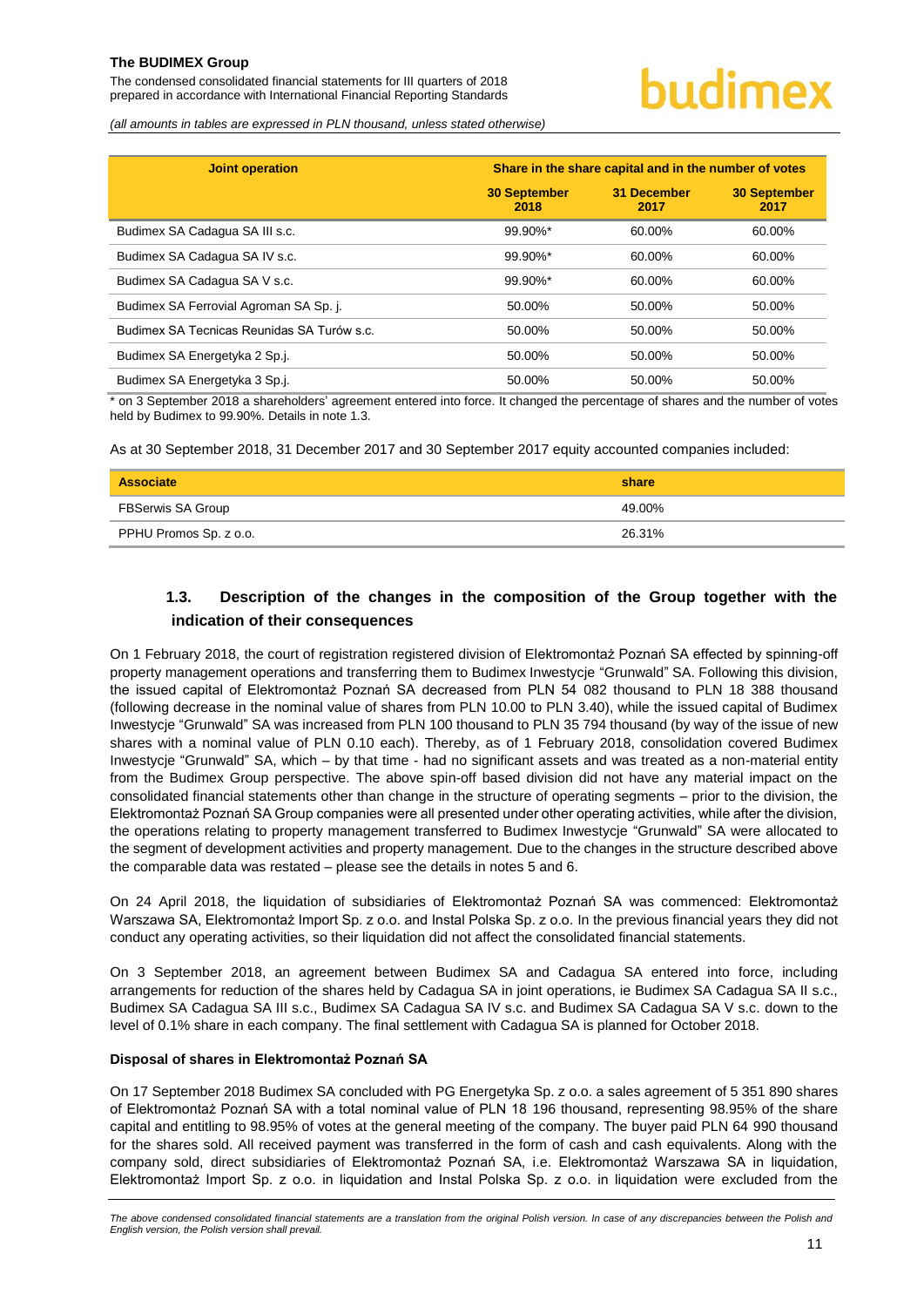The condensed consolidated financial statements for III quarters of 2018 prepared in accordance with International Financial Reporting Standards



*(all amounts in tables are expressed in PLN thousand, unless stated otherwise)*

consolidation. The sale of shares of Elektromontaż Poznań SA was made together with the sale of shares of Biuro Inwestycji "Grunwald" SA.

#### **Analysis of assets and liabilities of Elektromontaż Poznań SA Group, over which control was lost**

|                                                                                                                | 2018           |
|----------------------------------------------------------------------------------------------------------------|----------------|
| <b>Non-current assets</b>                                                                                      |                |
| Property, plant and equipment                                                                                  | 2985           |
| Deferred tax assets                                                                                            | 4782           |
| Other non-current assets                                                                                       | 1 0 8 3        |
| <b>Current assets</b>                                                                                          |                |
| Trade and other receivables                                                                                    | 22746          |
| Valuation of long-term construction contracts                                                                  | 26 350         |
| Cash and cash equivalents                                                                                      | 25 9 24        |
| Other current assets                                                                                           | 2079           |
| <b>Non-current liabilities</b>                                                                                 |                |
| Retentions for construction contracts                                                                          | (3748)         |
| Provisions for long-term liabilities and other charges                                                         | (4723)         |
| Other non-current liabilities                                                                                  | (947)          |
| <b>Current liabilities</b>                                                                                     |                |
| Trade and other payables                                                                                       | (48767)        |
| Retentions for construction contracts                                                                          | (3 226)        |
| Valuation of long-term construction contracts                                                                  | (2 080)        |
| Other current liabilities                                                                                      | (1343)         |
| Net assets sold                                                                                                | 21 115         |
|                                                                                                                |                |
|                                                                                                                |                |
| Profit from disposal of subsidiary                                                                             | 2018           |
|                                                                                                                |                |
| Payment received                                                                                               | 64 990         |
| Net assets<br>Non-controlling interest                                                                         | (21115)<br>206 |
|                                                                                                                | 44 081         |
| Profit from disposal of subsidiary (operating result)                                                          | (12763)        |
| Income tax - current part (paid on stand-alone basis)<br>Income tax - deferred part (consolidation adjustment) | (184)          |
| Profit from disposal of a subsidiary (net result)                                                              | 31 134         |
|                                                                                                                |                |
| Net cash receipts from disposal                                                                                |                |
|                                                                                                                | 2018           |
| Payment received in form of cash and cash equivalents                                                          | 64 990         |
| Cash and cash equivalents in Elektromontaż Poznań SA                                                           | (25924)        |
| Net cash receipts from disposal                                                                                | 39 066         |
|                                                                                                                |                |

#### **Disposal of shares in Biuro Inwestycji "Grunwald" SA**

On 17 September 2018, Budimex SA concluded with Raven 9 Sp. z o.o. a contract for the sale of 354 224 740 shares of Biuro Inwestycji "Grunwald" SA with a total nominal value of PLN 35 422 thousand, representing 98.95% of the share capital and entitling to 98.95% of votes at the general meeting of the company. The buyer paid PLN 43 078 thousand for the shares sold. All received payment was transferred in the form of cash and cash equivalents. The sale of shares of Biuro Inwestycji "Grunwald" SA was made together with the sale of shares of Elektromontaż Poznań SA.

The above condensed consolidated financial statements are a translation from the original Polish version. In case of any discrepancies between the Polish and *English version, the Polish version shall prevail.*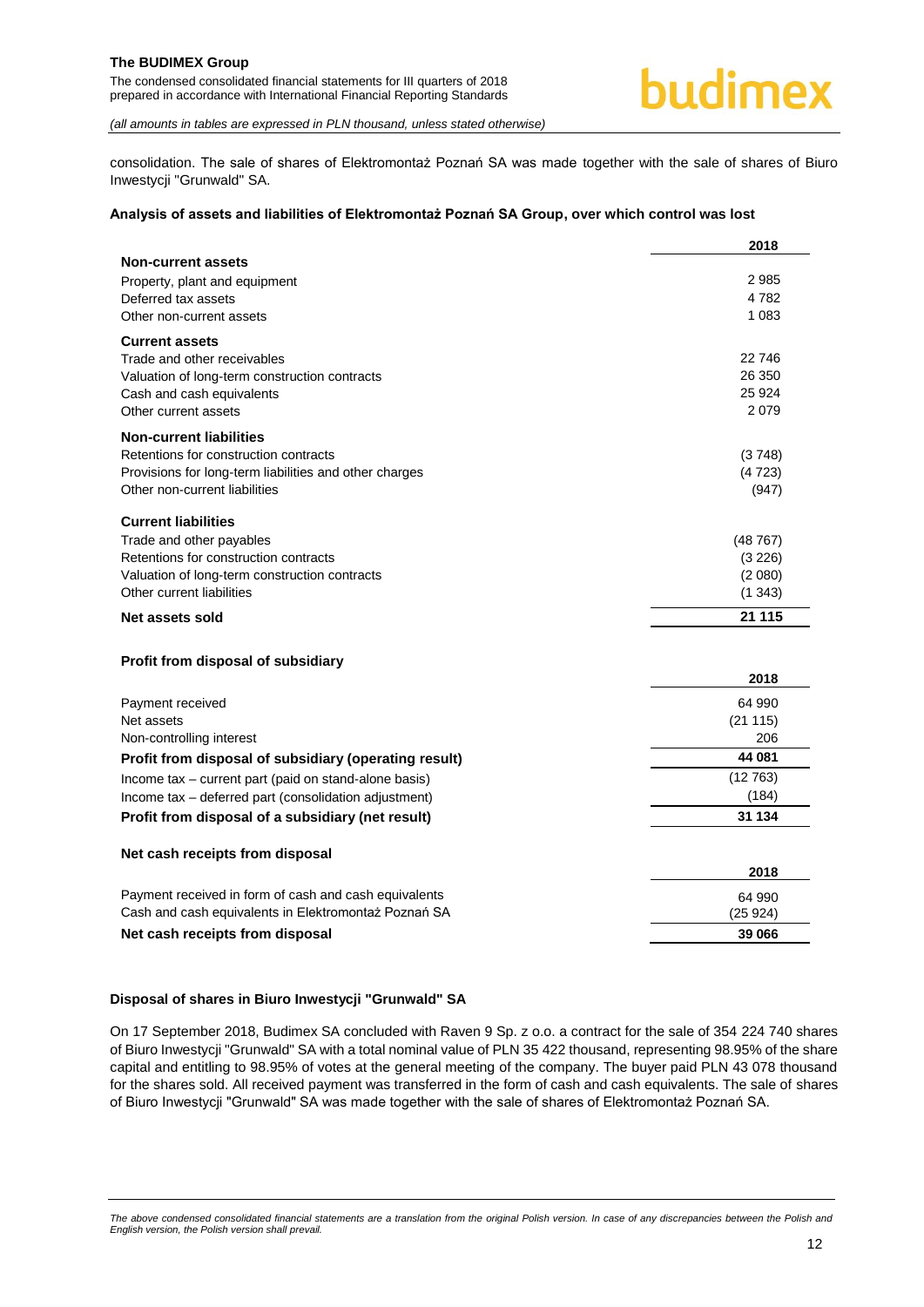#### **Analysis of assets and liabilities of Biuro Inwestycji "Grunwald" SA, over which control was lost**

|                                                                      | 2018    |
|----------------------------------------------------------------------|---------|
| <b>Current assets</b>                                                |         |
| Cash and cash equivalents                                            | 47 633  |
| Other current assets                                                 | 9       |
| <b>Non-current liabilities</b>                                       |         |
| Other non-current liabilities                                        | (5)     |
| <b>Current liabilities</b>                                           |         |
| Trade and other payables                                             | (3937)  |
| Other current liabilities                                            | (94)    |
| Net assets sold                                                      | 43 606  |
|                                                                      |         |
| Loss from disposal of a subsidiary                                   |         |
|                                                                      | 2018    |
| Payment received                                                     | 43 078  |
| Net assets                                                           | (43606) |
| Non-controlling interest                                             | 458     |
| Loss from disposal of a subsidiary (operating result and net result) | (70)    |
|                                                                      |         |
| Net cash receipts from disposal                                      | 2018    |
| Payment received in form of cash and cash equivalents                | 43 078  |
| Cash and cash equivalents in Biuro Inwestycji "Grunwald" SA          | (47633) |
| Net cash receipts from disposal                                      | (4555)  |

In the 9-month period ended 30 September 2018 there were no other changes in the Group structure.

In the period covered by this report, no significant activities were discontinued and nor were there plans to discontinue any significant activities in the future.

#### <span id="page-13-0"></span>**2. Shareholders of the Parent Company**

According to the information held by Budimex SA, the shareholding structure of Budimex SA as at the financial statement date was as follows:

| <b>Shareholder</b>                                                                      | <b>Type of</b><br>shares | Number of<br>shares | % of the share<br>capital | <b>Number of</b><br><b>votes</b> | % of voting<br>rights at the<br><b>AGM</b> |
|-----------------------------------------------------------------------------------------|--------------------------|---------------------|---------------------------|----------------------------------|--------------------------------------------|
| Valivala Holdings B.V. Amsterdam (the<br>Netherlands) - Ferrovial Group company (Spain) | ordinary                 | 14 078 159          | 55.14%                    | 14 078 159                       | 55.14%                                     |
| Aviva OFE Aviva BZ WBK                                                                  | ordinary                 | 2 490 000           | 9.75%                     | 2 490 000                        | 9.75%                                      |
| Nationale-Nederlanden OFE                                                               | ordinary                 | 1 360 000           | 5.33%                     | 1 360 000                        | 5.33%                                      |
| Other shareholders                                                                      | ordinary                 | 7 601 939           | 29.78%                    | 7 601 939                        | 29.78%                                     |
| Total                                                                                   |                          | 25 530 098          | 100.00%                   | 25 530 098                       | 100.00%                                    |

The above data presents the shareholding structure as at the last General Meeting of Shareholders of 17 May 2018.

*The above condensed consolidated financial statements are a translation from the original Polish version. In case of any discrepancies between the Polish and English version, the Polish version shall prevail.*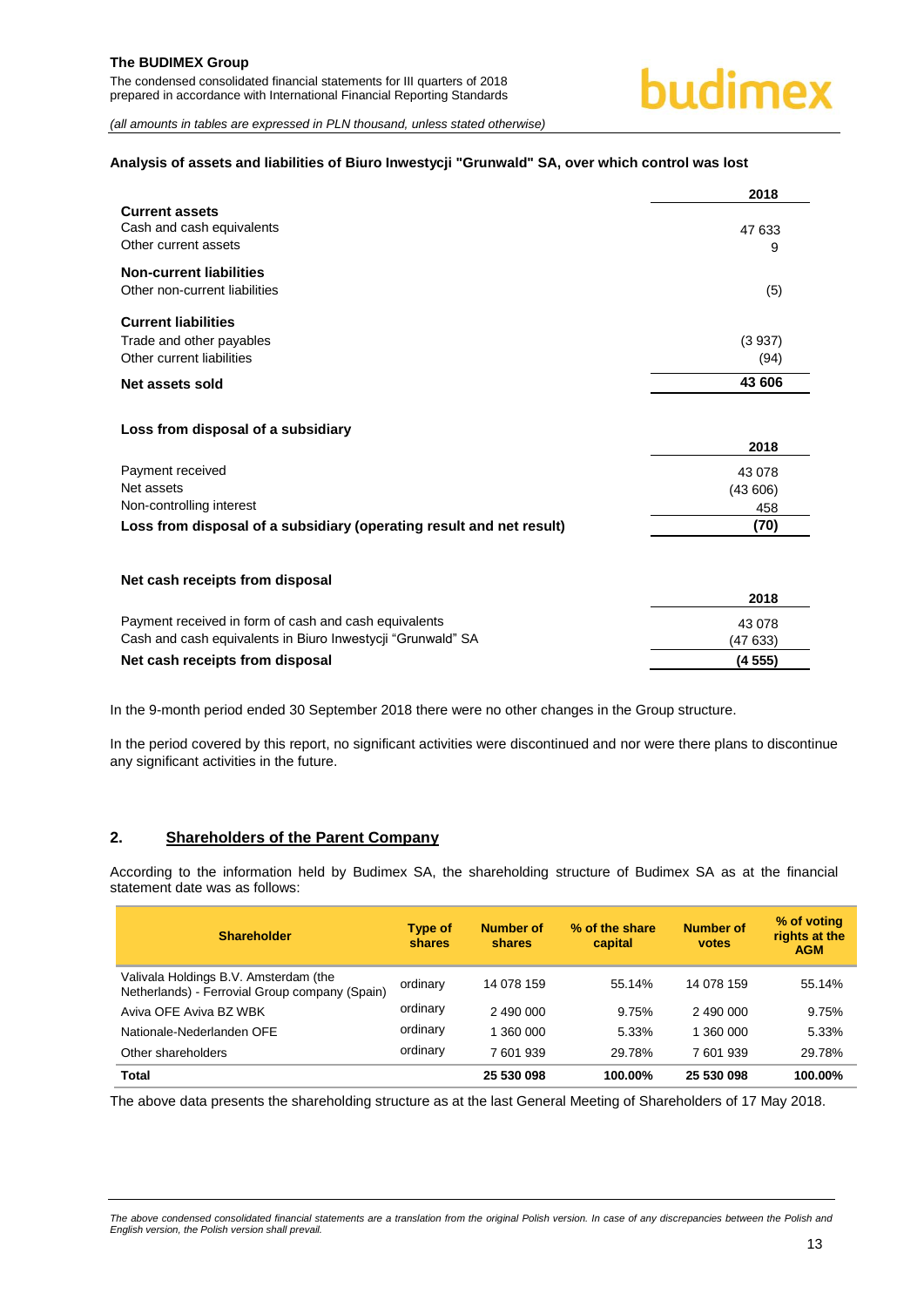#### <span id="page-14-1"></span><span id="page-14-0"></span>**3. Principles applied for the purpose of preparation of this report**

# **3.1. Accounting policies and basis of preparing the consolidated financial statements of the Budimex Group**

These condensed financial statements were prepared in accordance with IAS 34 "Interim Financial Reporting" and appropriate accounting standards applicable for preparation of the interim consolidated financial statements adopted by the European Union issued and effective when preparing the interim consolidated financial statements applying the same principles for the current and comparable period, with the exception of the application of new or amended standards and interpretations applicable to annual periods beginning on 1 January 2018 and later. Details of accounting policies adopted by the Group were described in the consolidated financial statements of the Group for the year ended 31 December 2017, published on 22 March 2018.

The consolidated financial statements were prepared on the assumption that the Parent Company and all entities included in the Budimex Group will be going concerns in the foreseeable future. In the reporting period and as at the date of preparation of these financial statements no circumstances have been noted that would indicate a threat to ability to continue as a going concern.

#### *Standards, amendments to standards and interpretations effective in the current period*

- IFRS 9 "Financial Instruments",
- Amendments to IFRS 2 "Share-based Payment" Classification and Measurement of Share-based Payment Transactions,
- Amendments to IAS 40 "Investment Property" Transfers of Investment Property,
- Annual Improvements to IFRSs (Cycle 2014-2016) annual improvements to IFRS (IFRS 1 and IAS 28), mainly with a view to removing inconsistencies and ensuring wording clarification,
- IFRIC 22 "Foreign Currency Transactions and Advance Consideration".

Details on the implementation of IFRS 9 were described in the half-year condensed consolidated financial statements of the Budimex Group. The implementation of other amendments to standards and interpretations had no material impact on the consolidated financial statements.

#### *Standards, amendments to standards and interpretations already published, but not yet effective*

At the date of the authorization of the condensed consolidated financial statements, the Group did not apply the following standard, amendments to standards and interpretations, which had been issued and authorised for use in the EU, but were not yet effective:

- IFRS 16 "Leases" (effective for annual periods beginning on or after 1 January 2019),
- Amendments to IFRS 9 "Financial Instruments" "Prepayment option with negative compensation" (effective for annual periods beginning on or after 1 January 2019),
- IFRIC 23 "Uncertainty over Income Tax Treatments" (effective for annual periods beginning on or after 1 January 2019).

The Group has elected not to use the opportunity of early adoption of IFRS 16. The Group currently estimates that the application of IFRS 16 "Leases" may, to some extent, increase both its non-current assets and its financial liabilities. At the same time, positive impact on operating result and negative impact on the result from financing activities are expected. The value of future (undiscounted) payments under operating lease which would be recognised as financial assets/ financial liabilities as at 31 December 2017 was disclosed in the consolidated financial statements of the Group for the year ended 31 December 2017, published on 22 March 2018.

#### *Standards and amendments to standards issued by IASB but not yet adopted by the EU*

The IFRSs endorsed by the EU do not differ materially from regulations adopted by the International Accounting Standards Board (IASB), except for the below standards and amendments to standards, which as at the date of the preparation of these consolidated financial statements were not yet adopted for use:

- IFRS 17 "Insurance contracts" (effective for annual periods beginning on or after 1 January 2021),
- Amendments to IFRS 3 "Business combinations" (effective for annual periods beginning on or after 1 January 2020),

The above condensed consolidated financial statements are a translation from the original Polish version. In case of any discrepancies between the Polish and *English version, the Polish version shall prevail.*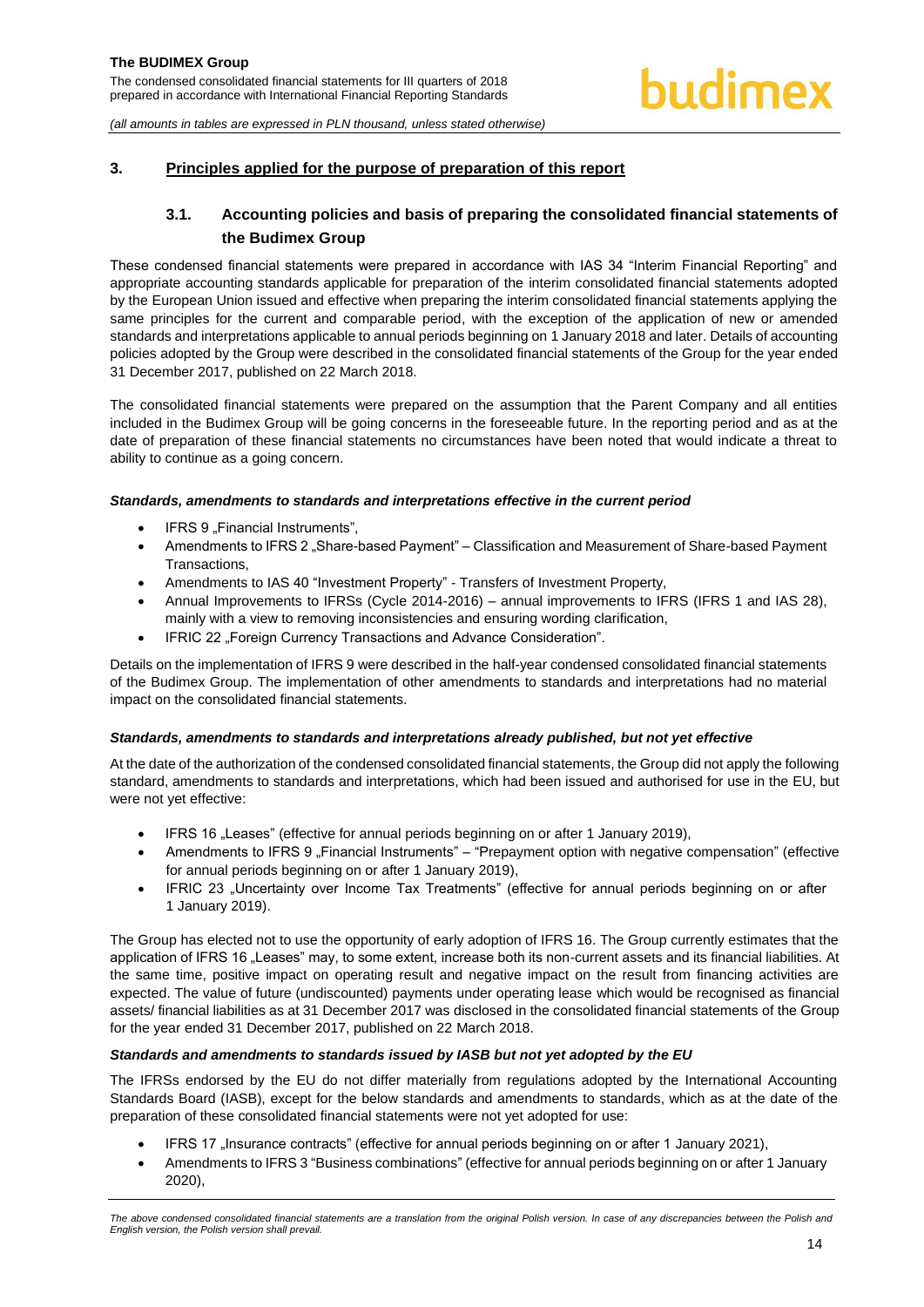

- Amendments to IAS 19 "Employee benefits" Plan Amendment, Curtailment or Settlement (effective for annual periods beginning on or after 1 January 2019),
- Amendments to IAS 28 . Investments in Associates and Joint Ventures" Long-term Interests in Associates and Joint Ventures (effective for annual periods beginning on or after 1 January 2019),
- Annual Improvements to IFRSs (Cycle 2015-2017), effective for annual periods beginning on or after 1 January 2019,
- Amendments to References to the Conceptual Framework in IFRS Standards, effective for annual periods beginning on or after 1 January 2020,

The above mentioned standards and amendments to standards would not have any material impact on the consolidated financial statements, had these been applied by the Group at the reporting date.

#### **3.2. Changes in accounting principles and the method of preparation of financial statements**

<span id="page-15-0"></span>In the period covered by the financial statements the Budimex Group applied for the first time IFRS 9 "Financial Instruments". The Group decided not to restate data of the previous periods and to present any possible impact of the first application in the opening balance of the retained earnings.

Main assumptions of the accounting principles applied by the Group as at the date of the first application of IFRS 9 were included in the half-year condensed consolidated financial statements of the Group published on 30 August 2018.

#### **3.3. Cash recognized in the cash flow statement**

<span id="page-15-1"></span>The Group recognizes cash of restricted use (including mainly cash of the consortia in the portion attributable to other consortium members, cash representing security for bank guarantees, funds kept in escrow by developer companies and funds on split payment accounts) in the statement of financial position under cash and cash equivalents. For the purpose of the statement of cash flow – the balance of cash at the beginning and at the end of the reporting period is reduced by cash of restricted use, and its change in the statement of financial position is recognized under cash flow from operating activities.

|                                                        | <b>30 September</b><br>2018 | 31 December<br>2017 | 30 September<br>2017 |
|--------------------------------------------------------|-----------------------------|---------------------|----------------------|
| Cash recognised in the statement of financial position | 828 263                     | 2 126 839           | 1 393 375            |
| Cash and cash equivalents of restricted use            | (149937)                    | (164 990)           | (80149)              |
| Cash recognised in the statement of cash flow          | 678 326                     | 1961849             | 1 313 226            |

# <span id="page-15-2"></span>**4. Descriptions of factors and events which had a material effect on the financial result of the Budimex Group for three quarters of 2018**

In the 9-month period ended 30 September 2018, the Budimex Group earned sales revenue of PLN 5 389 675 thousand which means a 18.37% increase on the corresponding period of 2017. The sales revenue of the Budimex Group for the third quarter of 2018 only amounted to PLN 2 087 014 thousand and was PLN 748 183 thousand higher (55.88%) than in the first quarter of 2018 and PLN 123 184 thousand (6.27%) higher than the sales revenue in the second quarter of 2018. Compared to the corresponding period of the previous year the sales revenue in the third quarter of the current year was PLN 255 427 thousand higher (13.95%).

In the period of three quarters of 2018 construction-assembly production in Poland expressed in current prices increased by 22.9% compared to the corresponding period of the prior year (an increase by 19.8% in fixed prices), while sales of the construction segment of the Budimex Group on the home market were up 18.13% on the corresponding period.

Gross profit on sales in the 9-month period ended 30 September 2018 was PLN 445 713 thousand, while in the corresponding period of the prior year it amounted to PLN 581 863 thousand. The gross sales profitability ratio was therefore 8.27% for three quarters of 2018, while in the corresponding period of the previous year the ratio was 12.78%.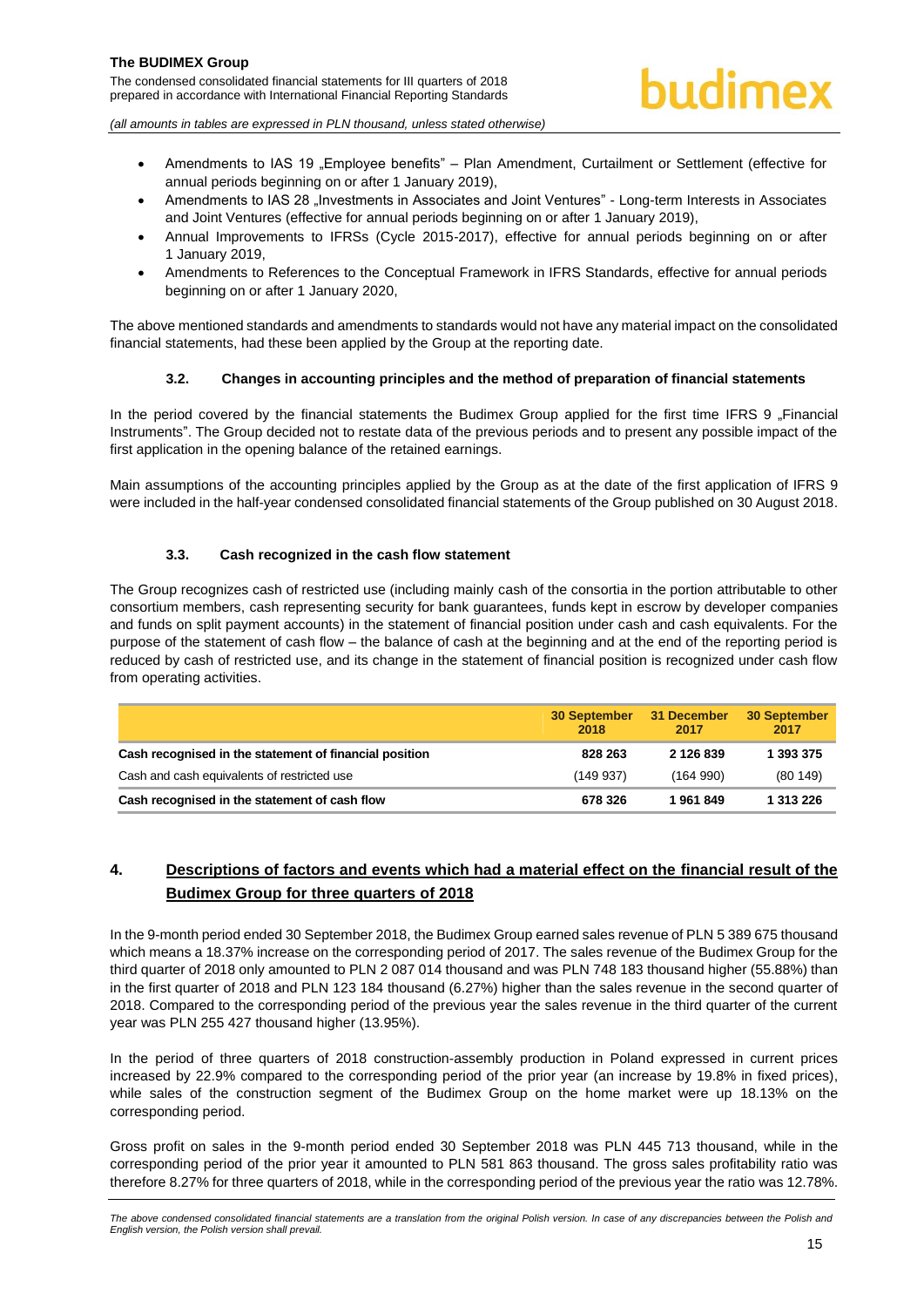#### **The BUDIMEX Group**  The condensed consolidated financial statements for III quarters of 2018

prepared in accordance with International Financial Reporting Standards

*(all amounts in tables are expressed in PLN thousand, unless stated otherwise)*

On the other hand, the gross profitability ratio was 7.63% in the third quarter of 2018 compared to 12.54% in the corresponding period of 2017.

In the 9-month period ended 30 September 2018 the gross profit on sales in the construction segment amounted to PLN 353 310 thousand and was lower by PLN 135 871 thousand compared to the corresponding period of the prior year and the gross sales profitability ratio of construction segment for the 9-month period ended 30 September 2018 was 6.93% (11.34% in the corresponding period of 2017). In turn, the gross profit on sales in the developer segment in the 9-month period ended 30 September 2018 was PLN 86 928 thousand, while in the corresponding period of the prior year it amounted to PLN 79 957 thousand. The gross sales profitability ratio of the developer segment increased from 20.61% in the 9-month period ended 30 September 2017 to 21.12% in the corresponding period of the current year.

Selling expenses decreased in the 9-month period ended 30 September 2018 by PLN 2 435 thousand compared to the corresponding period of the prior year, while administrative expenses were PLN 11 368 thousand higher than in the corresponding period of 2017. The share of selling and administrative expenses in total sales decreased from 3.91% for the period of 9 months of 2017 down to 3.47% in the current period.

Other operating income for the 9-month period ended 30 September 2018 was PLN 35 991 thousand and comprised, inter alia: income from compensations and contractual penalties received in the amount of PLN 20 956 thousand (of which PLN 6 715 thousand in the third quarter of 2018), income from reversal of provisions for compensations and contractual penalties amounted to PLN 7 317 thousand (of which PLN 1 237 thousand in the third quarter of 2018), written off overdue and expired liabilities in the amount of PLN 2 297 thousand (of which PLN 1 353 thousand in the third quarter of 2018) and income from the reversal of the impairment write-downs against receivables in the amount of PLN 1 350 thousand (of which PLN 841 thousand in the third quarter of 2018). The gain on settlement of FX forward derivatives (made with a view to limiting the FX risk on foreign currency construction contracts) amounted to PLN 912 thousand (of which PLN 816 thousand in the third quarter of 2018). Additionally, in the period of three quarters of 2018 Group companies disposed of tangible fixed assets with a net value of PLN 8 743 thousand and earned profit on sale of PLN 2 364 thousand (of which PLN 610 thousand in the third quarter of 2018).

Other operating expenses for the 9-month period ended 30 September 2018 amounted to PLN 27 062 thousand, of which PLN 5 793 thousand related to the value of compensations and contractual penalties paid (of which PLN 704 thousand in the third quarter of 2018) and PLN 9 246 thousand – the costs of created provisions for compensations and contractual penalties (of which PLN 6 972 thousand in the third quarter of 2018). The created impairment writedowns against receivables were PLN 7 315 thousand (of which PLN 2 417 thousand in the third quarter of 2018). In turn, donations made amounted to PLN 1 588 thousand (of which PLN 735 thousand in the third quarter of 2018). The loss on valuation of FX forward derivatives amounted to PLN 1 005 thousand (including a valuation gain of PLN 156 thousand in the third quarter of 2018 only).

In comparison, other operating income for the 9-month period ended 30 September 2017 was PLN 37 529 thousand and comprised, inter alia: income from compensations and contractual penalties received in the amount of PLN 18 280 thousand (of which PLN 9 663 thousand in the third quarter of 2017), income from reversal of provisions for compensations and contractual penalties amounted to PLN 4 191 thousand (of which PLN 3 750 thousand in the third quarter of 2017), income from reversal of provisions for legal proceedings in the amount of PLN 2 583 thousand (of which PLN 0 thousand in the third quarter of 2017) and income from the reversal of the impairment write-downs against receivables in the amount of PLN 3 800 thousand (of which PLN 1 297 thousand in the third quarter of 2017). The gain on valuation of FX forward and FX option derivative instrument contracts amounted to PLN 2 585 thousand (of which the gain in the amount of PLN 52 thousand in the third quarter of 2017). Additionally, in the period of three quarters of 2017 Group companies disposed of tangible fixed assets and investment property and earned profit on sale of PLN 3 344 thousand (of which PLN 2 554 thousand in the third quarter of 2017), including a loss on liquidation of fixed assets of PLN 602 thousand. The net book value of the tangible fixed assets and investment property sold in the period of three quarters of 2017 was PLN 1 685 thousand (PLN 106 thousand in the third quarter of 2017).

Other operating expenses for the 9-month period ended 30 September 2017 amounted to PLN 15 096 thousand, of which PLN 5 457 thousand related to the value of compensations and contractual penalties paid (of which PLN 4 322 thousand in the third quarter of 2017) and PLN 3 122 thousand – to the costs of created provisions for legal proceedings (of which PLN 3 122 thousand in the third quarter of 2017). The costs of created provisions for compensations and contractual penalties amounted to PLN 1 501 thousand (of which PLN 1 369 thousand in the third quarter of 2017). The created impairment write-downs against receivables were PLN 2 047 thousand (of which PLN 709 thousand in the third quarter of 2017). The loss on settlement of FX forward and FX option derivative instrument contracts amounted to PLN 900 thousand (of which PLN 1 363 thousand in the third quarter of 2017).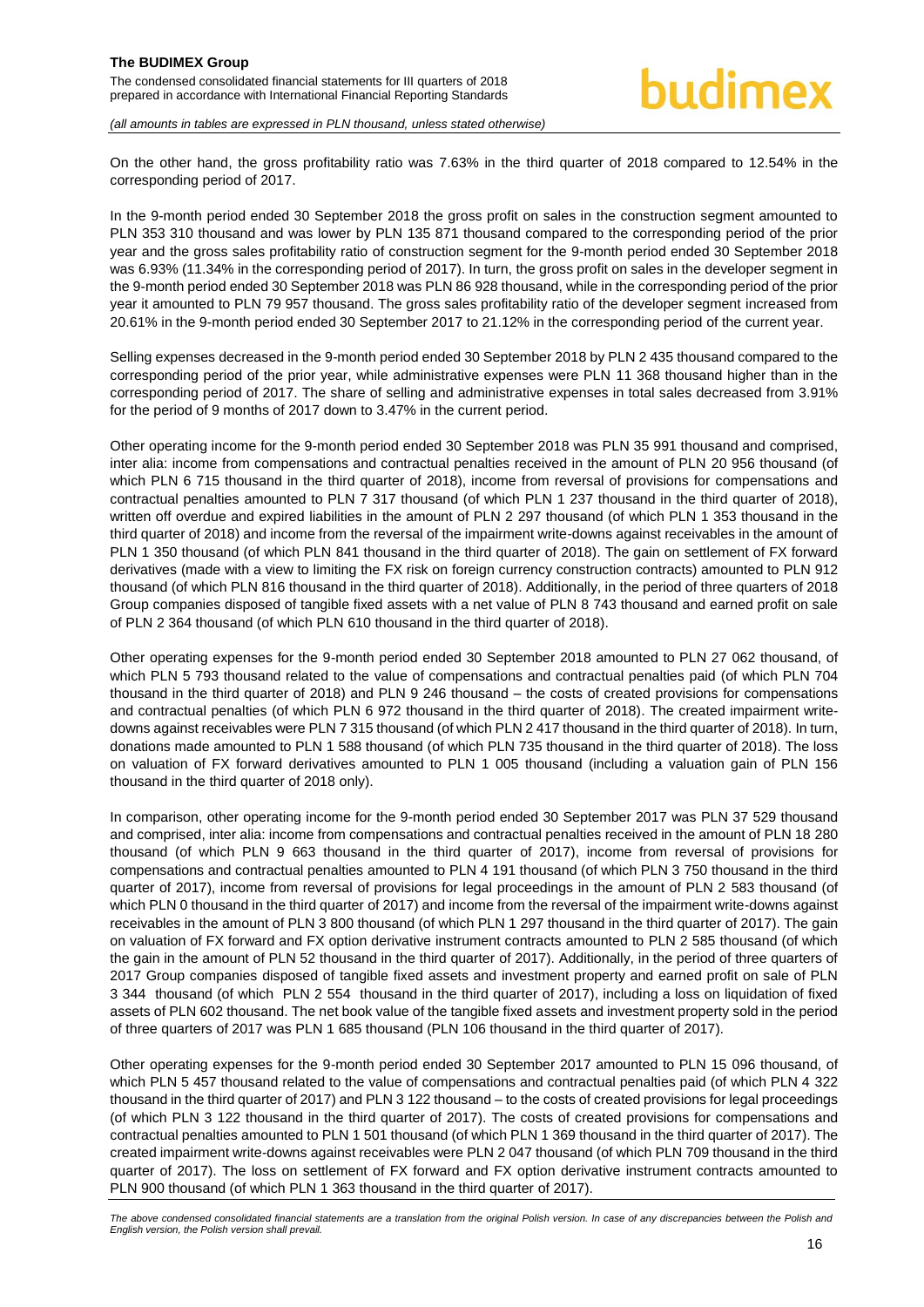# budimex

*(all amounts in tables are expressed in PLN thousand, unless stated otherwise)*

In the third quarter of 2018 Budimex SA disposed of two subsidiaries, i.e. Elektromontaż Poznań SA and Biuro Inwestycji "Grunwald" SA, from which it reported a gain in other operating income of "other business" amounting to PLN 44 081 thousand and incurred a loss of PLN 70 thousand in the "developer business", respectively. A detailed description of the transaction is included in the note 1.3.

The reported operating profit of the Group for the period of three quarters of 2018 amounted to PLN 311 716 thousand (PLN 141 592 thousand in the third quarter of 2018), while in the period of three quarters of 2017 it was PLN 426 292 thousand (PLN 177 138 thousand in the third quarter of 2017). The operating profit for the 9-month period of 2018 represented 5.78% of the sales revenue value, while for the corresponding period of the prior year it constituted 9.36% of the sales revenue.

In the 9-month period ended 30 September 2018 the Group incurred a loss on finance activities in the amount of PLN 6 491 thousand. Finance income for three quarters of 2018 amounted to PLN 22 903 thousand and represented, among others: interest of PLN 20 444 thousand (of which PLN 4 450 thousand gained in the third quarter of 2018 only), valuation of concession receivables amounting to PLN 1 804 thousand (of which PLN 715 thousand in the third quarter of 2018) and profit on valuation of interest rate swap derivative instrument contracts in the amount of PLN 245 thousand (of which PLN 40 thousand in the third quarter of 2018). Surplus of positive exchange rate differences over negative ones amounted to PLN 367 thousand (of which PLN 552 thousand in the third quarter of 2018).

Finance costs in the 9-month period ended 30 September 2018 amounted to PLN 29 394 thousand and represented, among others: interest costs of PLN 4 713 thousand (of which PLN 1 539 thousand in the third quarter of 2018), bank commissions on guarantees and loans of PLN 17 957 thousand (of which PLN 5 887 thousand in the third quarter of 2018), costs of discounting of long-term retention receivables and liabilities of PLN 6 143 thousand (of which PLN 1 593 thousand in the third quarter of 2018) and losses incurred on settlement of interest rate swap derivative instrument contracts in the amount of PLN 487 thousand (of which PLN 163 thousand in the third quarter of 2018).

In comparison, finance income for three quarters of 2017 amounted to PLN 26 878 thousand and represented: interest of PLN 24 359 thousand (of which PLN 7 367 thousand gained in the third quarter of 2017 only), reversal of discounting of long-term receivables in the amount of PLN 286 thousand (of which PLN 86 thousand in the third quarter of 2017) and valuation of concession receivables amounting to PLN 2 196 thousand (of which PLN 733 thousand in the third quarter of 2017).

Finance costs in the 9-month period ended 30 September 2017 amounted to PLN 29 932 thousand and represented, among others, interest costs of PLN 3 737 thousand (of which PLN 1 532 thousand of interest costs was incurred in the third quarter of 2017 only), bank commissions on guarantees and loans of PLN 17 812 thousand paid by Group companies (of which commissions for the third quarter of 2017 only amounted to PLN 6 010 thousand), costs in discounting of long-term retention receivables and liabilities of PLN 6 741 thousand (of which PLN 2 260 thousand were incurred in the third quarter of 2017 only) and losses incurred on valuation and settlement of interest rate swap derivative instrument contracts in the amount of PLN 688 thousand (of which PLN 85 thousand in the third quarter of 2017). Surplus of negative exchange rate differences over positive ones in the amount of PLN 942 thousand was also recognized in the finance costs (in the third quarter of 2017 there was a surplus of positive exchange rate differences over negative ones amounting to PLN 420 thousand).

All valued derivative instrument contracts (presented both in the operating and financing activity) were classified as level 2 in the fair value hierarchy. During the 9 months ended 30 September 2018, there was no transfer between Level 1 and Level 2 of fair value measurements, and no transfer into and out of Level 3 of fair value measurement. The fair value of financial instruments is close to their carrying amount.

In the period of 9 months ended 30 September 2018 the Group reported a gross profit of PLN 304 008 thousand, while in the corresponding period of the prior year – a gross profit of PLN 420 503 thousand (a decrease of 27.70%).

Income tax for the 9-month period ended 30 September 2018 was PLN 73 188 thousand (PLN 83 293 thousand for three quarters of 2017), of which:

- current tax was PLN 65 678 thousand,
- deferred tax was PLN 7 510 thousand.

As at 30 September 2018 the Group recognized a deferred tax asset in the amount of PLN 392 935 thousand, while as at 31 December 2017 – PLN 405 208 thousand. The reported statement of financial position items of deferred tax asset

*The above condensed consolidated financial statements are a translation from the original Polish version. In case of any discrepancies between the Polish and English version, the Polish version shall prevail.*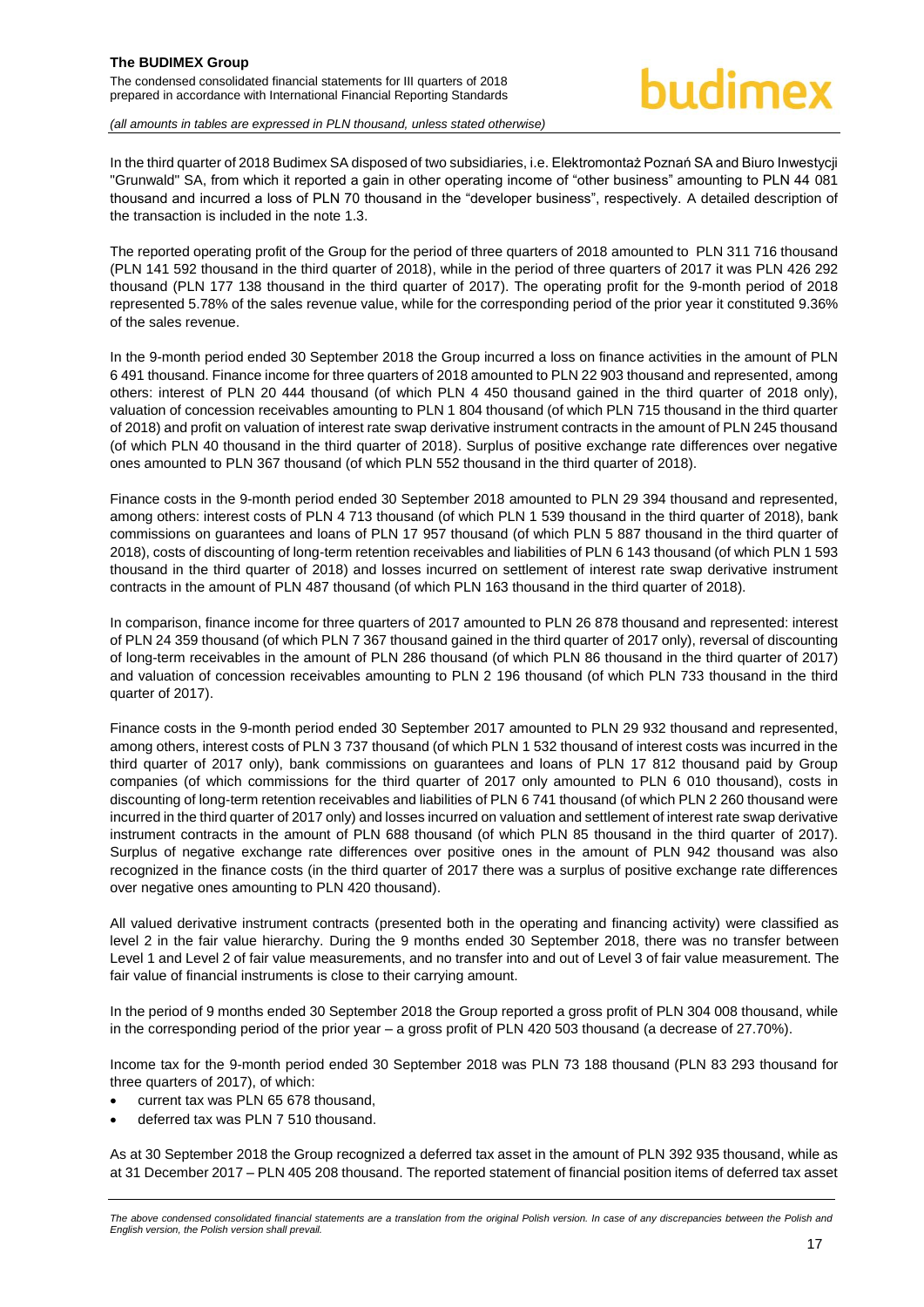result mainly from a special method of settlement of construction contracts, under which the moment of recognition of costs as incurred and revenue as realized are different from the tax and accounting perspectives.

The net profit attributable to the shareholders of Budimex SA for three quarters of 2018 was PLN 230 707 thousand, while the net profit attributable to the shareholders of Budimex SA for the corresponding period of 2017 was PLN 337 039 thousand (a decrease of 31.55%).

The net profit attributable to non-controlling interest for three quarters of 2018 amounted to PLN 113 thousand, while the net profit attributable to non-controlling interest for the third quarter of 2018 only amounted to PLN 72 thousand. In the corresponding periods of 2017, the net profit attributable to non-controlling interest was equal to PLN 171 thousand and PLN 28 thousand, respectively.

In the 9-month period of 2018 the Group reversed impairment write-downs against inventory in the amount of PLN 10 622 thousand (in the corresponding period of 2017 – PLN 10 848 thousand). The reversal in the period of 9 months of 2018 and 9 months of 2017 decreased the costs of finished goods, goods for resale, raw materials and services sold. At the same time the Group did not create any new write-offs for tangible current assets.

A transaction of significant value in the 9-month period ended 30 September 2018 (in the first quarter of 2018) was the purchase of short-term bonds of some Polish mortgage banks amounting to PLN 238 868 thousand. At the same time the bonds purchased in 2017 and 2018 amounting to PLN 516 877 thousand were settled. The bonds were recognized as "Other financial assets" in current assets in the consolidated statement of financial position.

As at 30 September 2018 the position "Valuation of long-term construction contracts" on the assets' side in the consolidated statement of financial position amounted to PLN 985 092 thousand and was PLN 501 591 thousand higher than as at 31 December 2017. The increase in the value of unissued invoices for construction works resulted mainly from the seasonality of the invoicing cycle - the majority of invoices to public clients are issued at the end of the financial year, which causes a decrease in the value of unissued invoices - during the year the value of this position remains at a much higher level. In addition, the scale of the Group's operations is also bigger and the Group companies lead projects with a non-standard invoicing scheme, which also causes an increase in the balance of "Valuation of long-term construction contracts" on the assets' side.

The Budimex Group companies are required to issue a warranty for the construction services rendered. As at 30 September 2018 the provision for warranty amounted to PLN 408 871 thousand. In the 9-month period ended 30 September 2018 the balance of the provision for warranty increased by PLN 54 248 thousand, while in the third quarter of 2018 the increase was PLN 22 261 thousand. Provisions for warranty are presented in the line "Provisions for long-/short-term liabilities and other charges" in the consolidated statement of financial position.

In the 9-month period ended 30 September 2018, the Group purchased or started to lease property, plant and equipment and intangible assets with a total value of PLN 95 129 thousand, of which plant and machinery accounted for PLN 68 643 thousand. In turn, in the 9-month period ended 30 September 2017, the Group purchased or started to lease property, plant and equipment and intangible assets with a total value of PLN 52 457 thousand, of which plant and machinery accounted for PLN 35 643 thousand.

As at 30 September 2018, the Group had contractual obligations for the purchase of property, plant and equipment in the amount of PLN 7 815 thousand. Contractual obligations made by the Group for the purchase of property, plant and equipment as at 31 December 2017 amounted to PLN 51 385 thousand.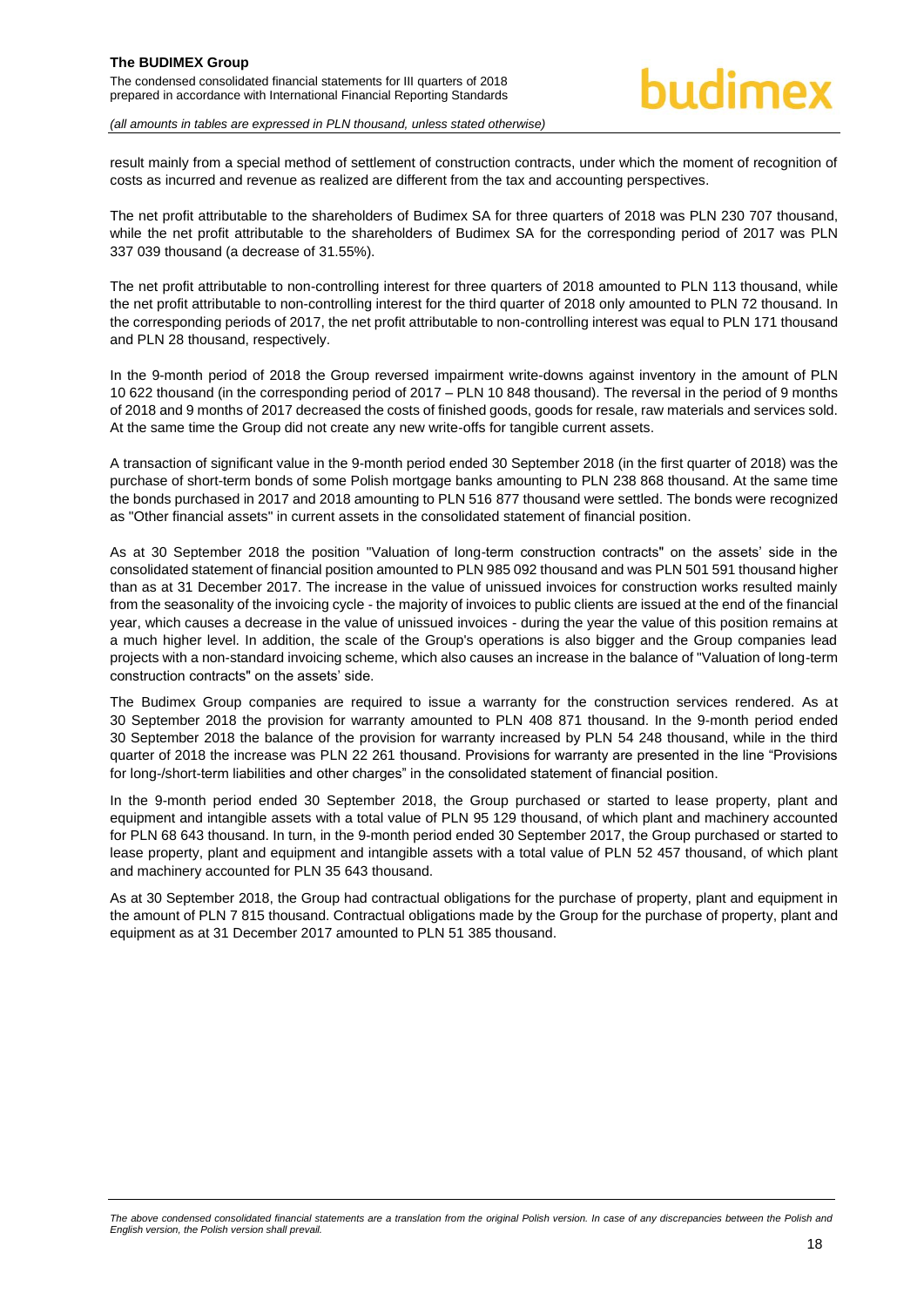*(all amounts in tables are expressed in PLN thousand, unless stated otherwise)*

### <span id="page-19-0"></span>**5. Operating segments**

For the management purposes the Group has been divided into segments based on the products and services offered. The Group operates in the following two operating segments:

- construction business
- developer and property management business.

Construction business covers rendering of widely understood construction-assembly services at home and abroad and is realised by the following Group companies:

- Budimex SA
- Mostostal Kraków SA
- Mostostal Kraków Energetyka Sp. z o.o.
- Budimex Bau GmbH
- **Budimex Budownictwo Sp. z o.o.**
- Budimex Koleinictwo SA

Developer and property management segment covers preparation of land for investment projects, realization of investment projects in the field of housing construction industry, flat disposal and rental and servicing property on own account. The following Group entities were included in this segment:

- Budimex Nieruchomości Sp. z o.o.
- SPV-PIM 1 Sp. z o.o.
- Biuro Inwestycji "Grunwald" SA (for the period 1 January 17 September 2018)
- Budimex SA in a part relating to developer business, as a result of merger with Budimex Inwestycje Sp. z o.o. on 13 August 2009

Segment performance is evaluated based on sales revenue, gross profit (loss) on sales, operating profit (loss) and net profit (loss) for the period.

Other business conducted does not meet the requirements of reportable segment. Included in other business are entities that mainly conduct production, service, trading activities or public-private partnerships.

The results of segments for three quarters of 2018 are presented in the table below:

| <b>Segment name</b>                                                  | <b>Construction</b><br><b>business</b> | <b>Property</b><br>management<br>and developer<br><b>business</b> | <b>Other business</b> | <b>Consolidation</b><br>adjustments | <b>Consolidated</b><br>financial data |
|----------------------------------------------------------------------|----------------------------------------|-------------------------------------------------------------------|-----------------------|-------------------------------------|---------------------------------------|
| External sales                                                       | 4 893 306                              | 410 941                                                           | 85 4 28               |                                     | 5 389 675                             |
| Inter-segment sales                                                  | 205 486                                | 702                                                               | 14 5 66               | (220 754)                           |                                       |
| Total sales of finished goods, goods<br>for resale and raw materials | 5 098 792                              | 411 643                                                           | 99 994                | (220 754)                           | 5 389 675                             |
| Gross profit                                                         | 353 310                                | 86928                                                             | 13896                 | (8421)                              | 445 713                               |
| Selling expenses                                                     | (7340)                                 | (10987)                                                           | (3754)                |                                     | (22081)                               |
| Administrative expenses                                              | (152919)                               | (17690)                                                           | (4030)                | 9 7 8 3                             | (164856)                              |
| Other operating income/(expenses), net                               | 9738                                   | (790)                                                             | (44)                  | 25                                  | 8929                                  |
| Profit / (loss) on disposal of subsidiaries                          |                                        | (70)                                                              | 44 081                |                                     | 44 011                                |
| <b>Operating profit</b>                                              | 202789                                 | 57 391                                                            | 50 149                | 1 3 8 7                             | 311 716                               |
| Finance income/(costs), net                                          | (9114)                                 | 1775                                                              | 1 1 3 1               | (283)                               | (6491)                                |
| Shares in (losses) of equity accounted<br>subordinates               |                                        |                                                                   | (1217)                |                                     | (1217)                                |
| Income tax expense                                                   | (47548)                                | (11321)                                                           | (14109)               | (210)                               | (73188)                               |
| Net profit for the period                                            | 146 127                                | 47845                                                             | 35 954                | 894                                 | 230 820                               |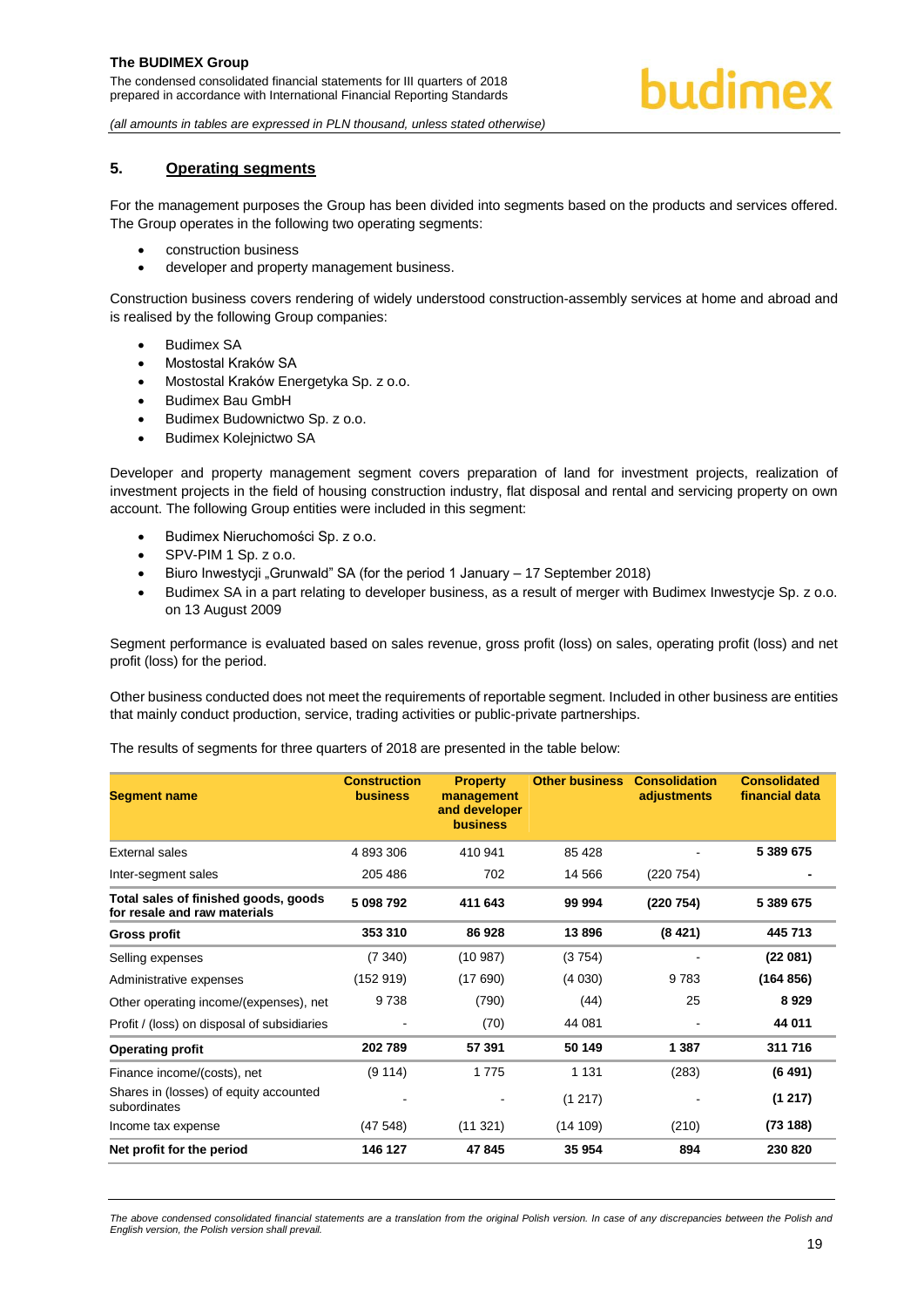The condensed consolidated financial statements for III quarters of 2018 prepared in accordance with International Financial Reporting Standards

# budimex

*(all amounts in tables are expressed in PLN thousand, unless stated otherwise)*

#### The results of segments for three quarters of 2017 are presented in the table below:

| <b>Segment name</b>                                                  | <b>Construction</b><br><b>business</b> | <b>Property</b><br>management<br>and developer<br><b>business</b><br>(restated)* | <b>Other business</b><br>$(rested)*$ | <b>Consolidation</b><br>adjustments | <b>Consolidated</b><br>financial data |
|----------------------------------------------------------------------|----------------------------------------|----------------------------------------------------------------------------------|--------------------------------------|-------------------------------------|---------------------------------------|
| External sales                                                       | 4 080 680                              | 387 521                                                                          | 85 158                               |                                     | 4 553 359                             |
| Inter-segment sales                                                  | 233 345                                | 523                                                                              | 30 575                               | (264 443)                           |                                       |
| Total sales of finished goods, goods<br>for resale and raw materials | 4 314 025                              | 388 044                                                                          | 115 733                              | (264 443)                           | 4 553 359                             |
| <b>Gross profit</b>                                                  | 489 181                                | 79 957                                                                           | 14 253                               | (1528)                              | 581863                                |
| Selling expenses                                                     | (7495)                                 | (13186)                                                                          | (3 850)                              | 15                                  | (24516)                               |
| Administrative expenses                                              | (142574)                               | (16079)                                                                          | (4096)                               | 9 2 6 1                             | (153 488)                             |
| Other operating income/(expenses), net                               | 19 0 76                                | 5856                                                                             | 545                                  | (3044)                              | 22 433                                |
| <b>Operating profit</b>                                              | 358 188                                | 56 548                                                                           | 6852                                 | 4704                                | 426 292                               |
| Finance income/(costs), net                                          | (5840)                                 | 2074                                                                             | 812                                  | (100)                               | (3054)                                |
| Shares in losses of equity accounted<br>subordinates                 |                                        |                                                                                  | (2735)                               |                                     | (2735)                                |
| Income tax expense                                                   | (69696)                                | (11006)                                                                          | (1720)                               | (871)                               | (83 293)                              |
| Net profit for the period                                            | 282 652                                | 47 616                                                                           | 3 2 0 9                              | 3733                                | 337 210                               |

*\* according to the note 1.3 data for the 9-month period of 2017 was restated*

### <span id="page-20-0"></span>**6. Revenue from sales of finished goods, services, goods for resale and raw materials, by category**

#### **6.1. Sales revenue, by type of good or service**

<span id="page-20-1"></span>In the period of 9 months ended 30 September 2018 the net sales of finished goods, services, goods for resale and raw materials, by type of good or service, were as follows:

| <b>Segment name</b>                                                                   | <b>Construction</b><br><b>business</b> | <b>Property</b><br>management<br>and developer<br><b>business</b> | <b>Other business Consolidation</b> | adjustments | <b>Consolidated</b><br>financial data |
|---------------------------------------------------------------------------------------|----------------------------------------|-------------------------------------------------------------------|-------------------------------------|-------------|---------------------------------------|
| Sales of construction and assembly services                                           | 5 0 26 119                             |                                                                   | 92 815                              | (210 594)   | 4 908 340                             |
| Sales of other services                                                               | 25 182                                 | 5833                                                              | 3 4 3 2                             | (10160)     | 24 287                                |
| Sales of finished goods                                                               | 41 752                                 | 403 953                                                           | 3651                                |             | 449 356                               |
| Sales of goods for resale and raw materials                                           | 5 7 3 9                                | 1857                                                              | 96                                  |             | 7692                                  |
| Total net sales of finished goods,<br>services, goods for resale and raw<br>materials | 5 098 792                              | 411 643                                                           | 99 994                              | (220 754)   | 5 389 675                             |

In the period of 9 months ended 30 September 2017 the net sales of finished goods, services, goods for resale and raw materials, by type of good or service, were as follows:

| <b>Segment name</b>                                                                   | <b>Construction</b><br><b>business</b> | <b>Property</b><br>management<br>and developer<br><b>business</b><br>(restated)* | <b>Other business Consolidation</b><br>(restated)* | adjustments | <b>Consolidated</b><br>financial data |
|---------------------------------------------------------------------------------------|----------------------------------------|----------------------------------------------------------------------------------|----------------------------------------------------|-------------|---------------------------------------|
| Sales of construction and assembly services                                           | 4 2 31 7 8 5                           | 346                                                                              | 110 228                                            | (255 119)   | 4 087 240                             |
| Sales of other services                                                               | 19 201                                 | 6969                                                                             | 2856                                               | (9324)      | 19702                                 |
| Sales of finished goods                                                               | 59 628                                 | 380 729                                                                          | 2570                                               |             | 442 927                               |
| Sales of goods for resale and raw materials                                           | 3411                                   |                                                                                  | 79                                                 | ٠           | 3490                                  |
| Total net sales of finished goods,<br>services, goods for resale and raw<br>materials | 4 3 1 4 0 2 5                          | 388 044                                                                          | 115 733                                            | (264443)    | 4 553 359                             |

*\* according to the note 1.3 data for the 9-month period of 2017 was restated*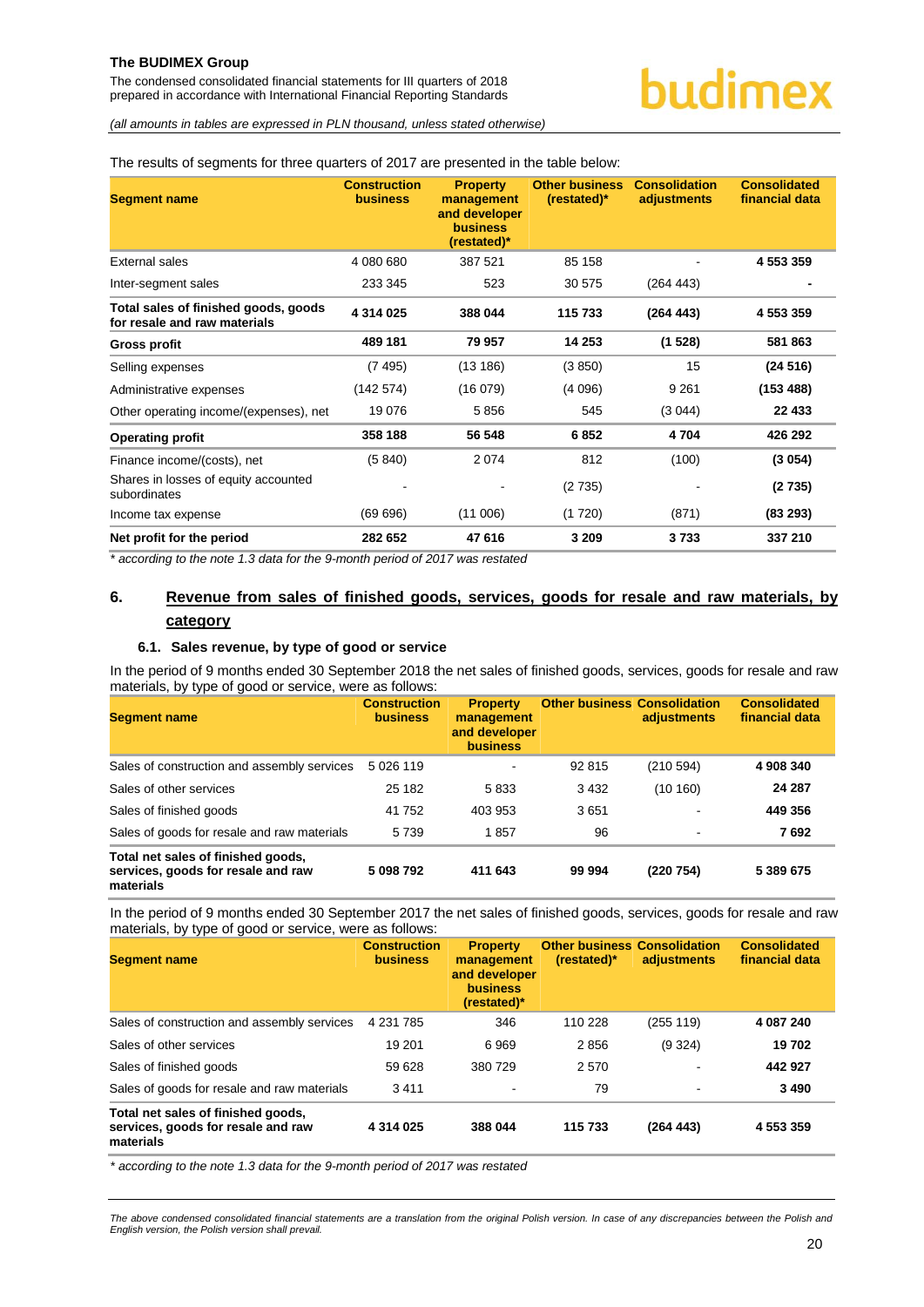#### <span id="page-21-0"></span>**6.2. Sales revenue, by geographical area**

In the period of 9 months ended 30 September 2018 the net sales of finished goods, services, goods for resale and raw materials, by geographical area, were as follows:

| <b>Segment name</b>                                                                   | <b>Construction</b><br><b>business</b> | <b>Property</b><br>management<br>and developer<br><b>business</b> | <b>Other business Consolidation</b> | adjustments | <b>Consolidated</b><br>financial data |
|---------------------------------------------------------------------------------------|----------------------------------------|-------------------------------------------------------------------|-------------------------------------|-------------|---------------------------------------|
| Poland                                                                                | 4888719                                | 411 643                                                           | 93 776                              | (220 754)   | 5 173 384                             |
| Germany                                                                               | 150 942                                |                                                                   | 164                                 |             | 151 106                               |
| Other EU countries                                                                    | 58 805                                 |                                                                   | 3 0 9 5                             |             | 61 900                                |
| Other countries*                                                                      | 326                                    | $\overline{\phantom{0}}$                                          | 2959                                | -           | 3 2 8 5                               |
| Total net sales of finished goods,<br>services, goods for resale and raw<br>materials | 5 098 792                              | 411 643                                                           | 99 994                              | (220 754)   | 5 389 675                             |

*\*other countries are Ukraine, Russia, Switzerland and Norway*

In the period of 9 months ended 30 September 2017 the net sales of finished goods, services, goods for resale and raw materials, by geographical area, were as follows:

| <b>Segment name</b>                                                                   | <b>Construction</b><br><b>business</b> | <b>Property</b><br>management<br>and developer<br><b>business</b><br>(restated)** | <b>Other business Consolidation</b><br>(restated)** | adiustments | <b>Consolidated</b><br>financial data |
|---------------------------------------------------------------------------------------|----------------------------------------|-----------------------------------------------------------------------------------|-----------------------------------------------------|-------------|---------------------------------------|
| Poland                                                                                | 4 138 565                              | 388 044                                                                           | 113 021                                             | (264 443)   | 4 375 187                             |
| Germany                                                                               | 154 566                                |                                                                                   | ۰                                                   |             | 154 566                               |
| Other EU countries                                                                    | 18 620                                 | $\,$                                                                              | ۰                                                   | -           | 18 620                                |
| Other countries*                                                                      | 2 2 7 4                                |                                                                                   | 2712                                                |             | 4986                                  |
| Total net sales of finished goods,<br>services, goods for resale and raw<br>materials | 4 3 1 4 0 2 5                          | 388 044                                                                           | 115 733                                             | (264443)    | 4 553 359                             |

*\*other countries are Ukraine and Russia* 

*\*\* according to the note 1.3 data for the 9-month period of 2017 was restated*

#### <span id="page-21-1"></span>**6.3. Sales revenue of the segment "Contruction business" by construction type**

Net sales of finished goods, services, goods for resale and raw materials of the "Construction business" as the most significant Budimex Group operating segment were additionally analysed by type of construction objects. The data for the period of 9 months ended 30 September 2018 and the period of 9 months ended 30 September 2017 were as follows:

| <b>Type of construction</b>                                                                                         | Total sales of finished goods, services, goods for resale and raw materials<br>for a 9-month period ended: |                   |  |  |
|---------------------------------------------------------------------------------------------------------------------|------------------------------------------------------------------------------------------------------------|-------------------|--|--|
|                                                                                                                     | 30 September 2018                                                                                          | 30 September 2017 |  |  |
| Land-engineering                                                                                                    | 2 259 690                                                                                                  | 2 181 652         |  |  |
| Railway                                                                                                             | 419 264                                                                                                    | 143 189           |  |  |
| General construction, of which:                                                                                     | 2 419 838                                                                                                  | 1 989 184         |  |  |
| - non-residential                                                                                                   | 1861216                                                                                                    | 1 396 906         |  |  |
| - residential                                                                                                       | 558 622                                                                                                    | 592 278           |  |  |
| Total sales of finished goods, services, goods<br>for resale and raw materials - segment<br>"Construction business" | 5 098 792                                                                                                  | 4 3 1 4 0 2 5     |  |  |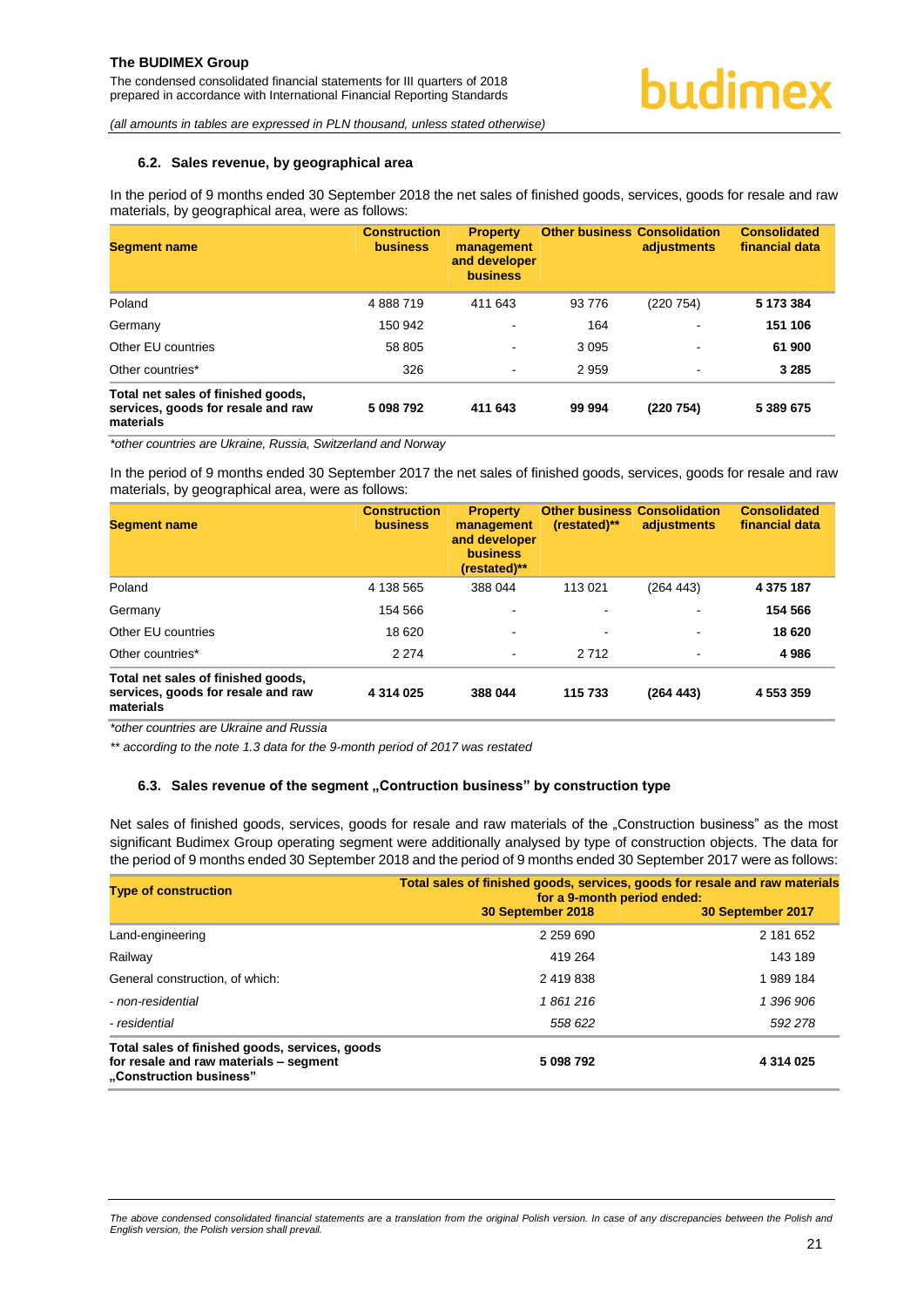### <span id="page-22-0"></span>**7. Related party transactions**

Transactions with related parties made in the period of 9 months ended 30 September 2018 and in period of 9 months ended 30 September 2017 and unsettled balances of receivables and liabilities as at 30 September 2018 and 31 December 2017 are presented in the tables below:

|                                                                 |                                    | <b>Receivables</b> | <b>Liabilities</b>                 |         |  |
|-----------------------------------------------------------------|------------------------------------|--------------------|------------------------------------|---------|--|
|                                                                 | 30 September 2018 31 December 2017 |                    | 30 September 2018 31 December 2017 |         |  |
| Parent Company and its related parties<br>(the Ferrovial Group) | 30 518                             | 20 679             | 83 306                             | 73 553  |  |
| Jointly controlled entities                                     | 10 501                             | 13820              | 943                                | 744     |  |
| Associates                                                      | 578                                | 304                | 838                                | 1635    |  |
| Other related entities - non-consolidated<br>subsidiaries*      | 56                                 | 26                 | 24                                 | 387     |  |
| Other related entities - other*                                 |                                    | 11                 |                                    |         |  |
| Other related entities – through key<br>personnel*              |                                    |                    | 6448                               | 5 0 9 1 |  |
| Total settlements with related parties                          | 41 653                             | 34 840             | 91 559                             | 81 410  |  |

|                                                                                                | Loans granted / acquired debt securities |        | Loans taken out / issued debt securities |         |  |
|------------------------------------------------------------------------------------------------|------------------------------------------|--------|------------------------------------------|---------|--|
|                                                                                                | 30 September 2018 31 December 2017       |        | 30 September 2018 31 December 2017       |         |  |
| Parent Company and its related parties<br>(the Ferrovial Group)<br>Jointly controlled entities |                                          |        | 8946                                     | 8698    |  |
| Associates                                                                                     | 70 226                                   | 62 451 |                                          |         |  |
| Other related entities - non-consolidated<br>subsidiaries*                                     |                                          |        |                                          |         |  |
| Other related entities - other*                                                                |                                          |        |                                          |         |  |
| Other related entities - through key<br>personnel*                                             |                                          |        |                                          |         |  |
| Total settlements with related parties                                                         | 70 226                                   | 62 451 | 8946                                     | 8 6 9 8 |  |

|                                                                 | Sales of finished goods and services<br>9-month period ended 30 September<br>2018 | 2017   | <b>Purchase of finished goods and services</b><br>9-month period ended 30 September<br>2018<br>2017 |          |  |
|-----------------------------------------------------------------|-----------------------------------------------------------------------------------|--------|-----------------------------------------------------------------------------------------------------|----------|--|
| Parent Company and its related parties<br>(the Ferrovial Group) | 363                                                                               | 819    | (29973)                                                                                             | (33 087) |  |
| Jointly controlled entities                                     | 52 556                                                                            | 39 992 | (326)                                                                                               |          |  |
| Associates                                                      | 1526                                                                              | 819    | (5081)                                                                                              | (5 190)  |  |
| Other related entities - non-consolidated<br>subsidiaries*      | 52                                                                                | 206    | (104)                                                                                               |          |  |
| Other related entities - other*                                 |                                                                                   |        |                                                                                                     |          |  |
| Other related entities - through key<br>personnel*              | 240                                                                               |        |                                                                                                     |          |  |
| Total transactions with related parties                         | 54 737                                                                            | 41836  | (35, 484)                                                                                           | (38 277) |  |

|                                                                 | <b>Finance income</b><br>9-month period ended 30 September<br>2018<br>2017 |       | <b>Finance costs</b><br>9-month period ended 30 September<br>2018 | 2017 |
|-----------------------------------------------------------------|----------------------------------------------------------------------------|-------|-------------------------------------------------------------------|------|
| Parent Company and its related parties<br>(the Ferrovial Group) |                                                                            |       | (37)                                                              | (44) |
| Jointly controlled entities                                     |                                                                            |       |                                                                   |      |
| Associates                                                      | 2923                                                                       | 1 370 |                                                                   |      |
| Other related entities - non-consolidated<br>subsidiaries*      |                                                                            |       |                                                                   |      |
| Other related entities - other*                                 |                                                                            |       |                                                                   |      |
| Other related entities - through key<br>personnel*              |                                                                            |       |                                                                   |      |
| Total transactions with related parties                         | 2925                                                                       | 1 370 | (37)                                                              | (44) |

\*) Other related parties represent controlled or jointly controlled entities or entities, on which the key management person of the Parent Company or of the subsidiary of the Budimex Group or his close relative exercises significant influence, or has significant number of votes at the shareholders' meeting of this company.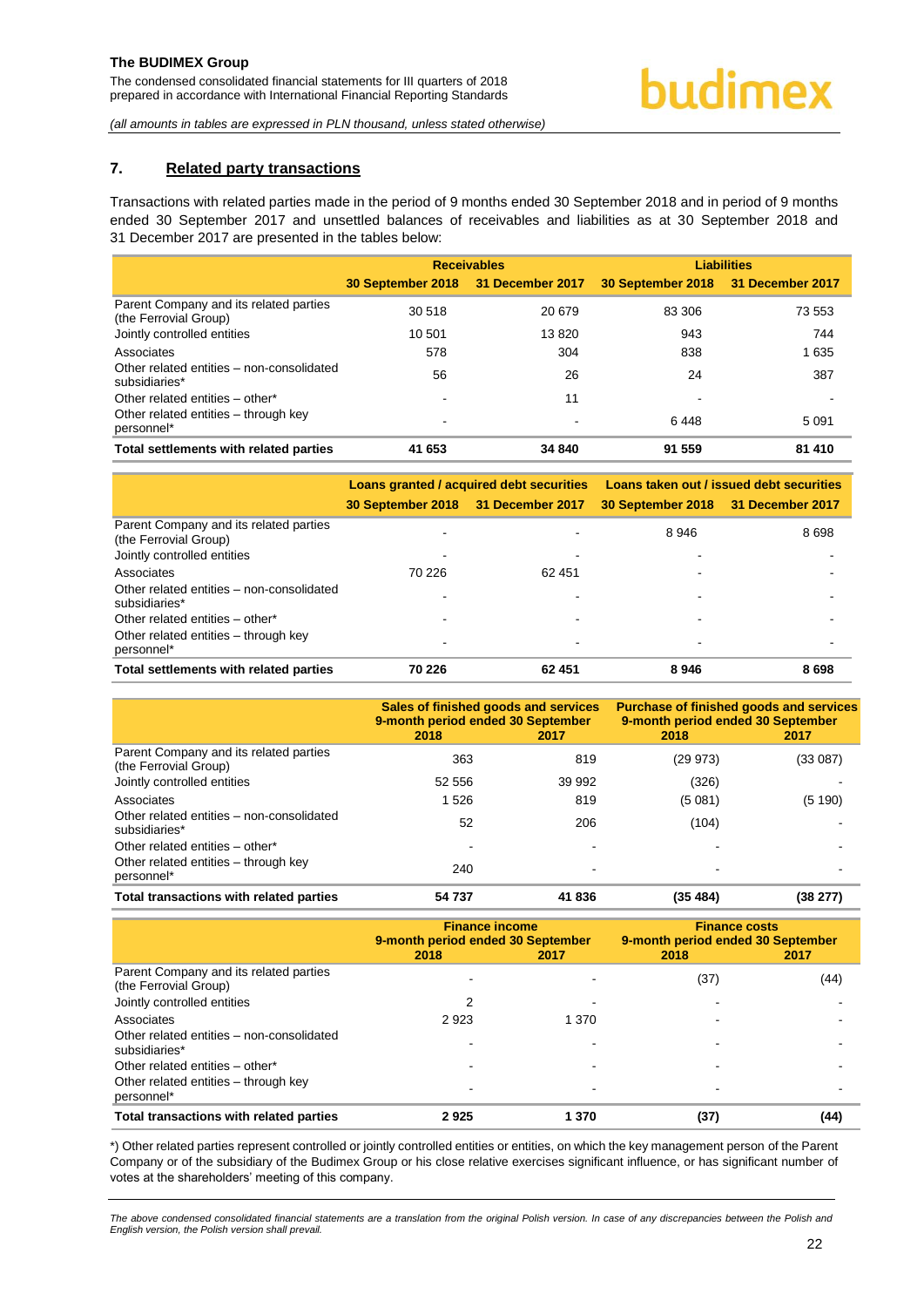prepared in accordance with International Financial Reporting Standards

*(all amounts in tables are expressed in PLN thousand, unless stated otherwise)*

Inter-Group transactions are made on an arm's length basis.

### <span id="page-23-0"></span>**8. Factors which will affect results achieved by the Group in a period covering at least the next quarter**

The main factors that may affect the financial situation of the Group at least in the next quarter include:

- higher demand for subcontractors' services, which might have influence on quality and timeliness of the works performed,
- price level of materials and construction services affecting the amount of direct costs of realised contracts,
- availability of qualified employees,
- intensification of construction works related to the implementation of large public investment programs, which causes problems related to logistics and transport of construction materials,
- level of competition in public tenders,
- intensification of actions aimed at recovery of overdue debts, which were provided for and strengthening the operational and financial control in respect of contracts realised,
- results of the pending legal proceedings, described in more detail in note [13](#page-25-1) to these consolidated financial statements,
- changes of tax regulations affecting the construction sector,
- fluctuations of exchange rates, which have the impact on the sales revenue, operating costs and result of the valuation and settlement of derivative financial instrument contracts.

As at 30 September 2018 the backlog was PLN 11 040 780 thousand. The value of contracts signed between January and September 2018 was PLN 5 572 384 thousand. The number of pre-sold apartments in the period from January to September 2018 (without booking) is 810 units. As at 30 September 2017 the backlog was PLN 9 280 579 thousand. The value of contracts signed between January and September 2017 was PLN 4 477 295 thousand. The number of pre-sold apartments in the period from January to September 2017 (without booking) was 1 220 units.

#### <span id="page-23-1"></span>**9. The main events in the third quarter of 2018 and significant events after 30 September 2018**

In the third quarter of 2018 and till the date of the report the Budimex Group companies were notified about the selection of their offer or entered into the following contracts:

#### *Significant contracts:*

| Date of the<br>current<br>report | <b>Customer</b>                                                              | <b>Contract value</b> | <b>Description</b>                                                                                                                                                                                                                                                                                                                                                                                                                                                                                                                                                             |
|----------------------------------|------------------------------------------------------------------------------|-----------------------|--------------------------------------------------------------------------------------------------------------------------------------------------------------------------------------------------------------------------------------------------------------------------------------------------------------------------------------------------------------------------------------------------------------------------------------------------------------------------------------------------------------------------------------------------------------------------------|
| 4.07.2018                        | General Directorate of<br>National Roads and<br>Motorways, Branch in Olsztyn | 393 730               | Conclusion of the agreement for "Design and construction"<br>of the S-61 express road Szczuczyn – Budzisko (state<br>border): Task 3: section between Wysokie junction and<br>Raczki".                                                                                                                                                                                                                                                                                                                                                                                         |
| 10.07.2018                       | PKP PLK SA                                                                   | 478 972               | Selection of the bid as the most advantageous one in the<br>tender procedure for the reconstruction of track system<br>together with auxiliary infrastructure at the E59 railway line,<br>Rokietnica-Wronki section, under the "Works on the E59<br>railway line at the Poznań Główny-Szczecin Dąbie section".<br>The contract was signed on 14 September 2018.                                                                                                                                                                                                                |
| 25.07.2018                       | General Directorate of<br>National Roads and<br>Motorways, Branch in Łódź    | 465 970<br>(232 985)* | Selection of the bid of the Consortium of Strabag Sp. z o.o.<br>(Consortium leader with 50% of shares) and Budimex SA<br>(Consortium partner with 50% of shares) as the most<br>advantageous one in the tender procedure entitled: "Design<br>and construction of A1 Motorway: Tuszyn (without junction)<br>- border of Łódź and Silesia provinces from km 335+937.65<br>to km 399+742.51. Section C - junction: Kamieńsk (without<br>junction) - junction: Radomsko (with junction) from km<br>376+000.00 to km 392+720.00". The contract was signed<br>on 14 September 2018. |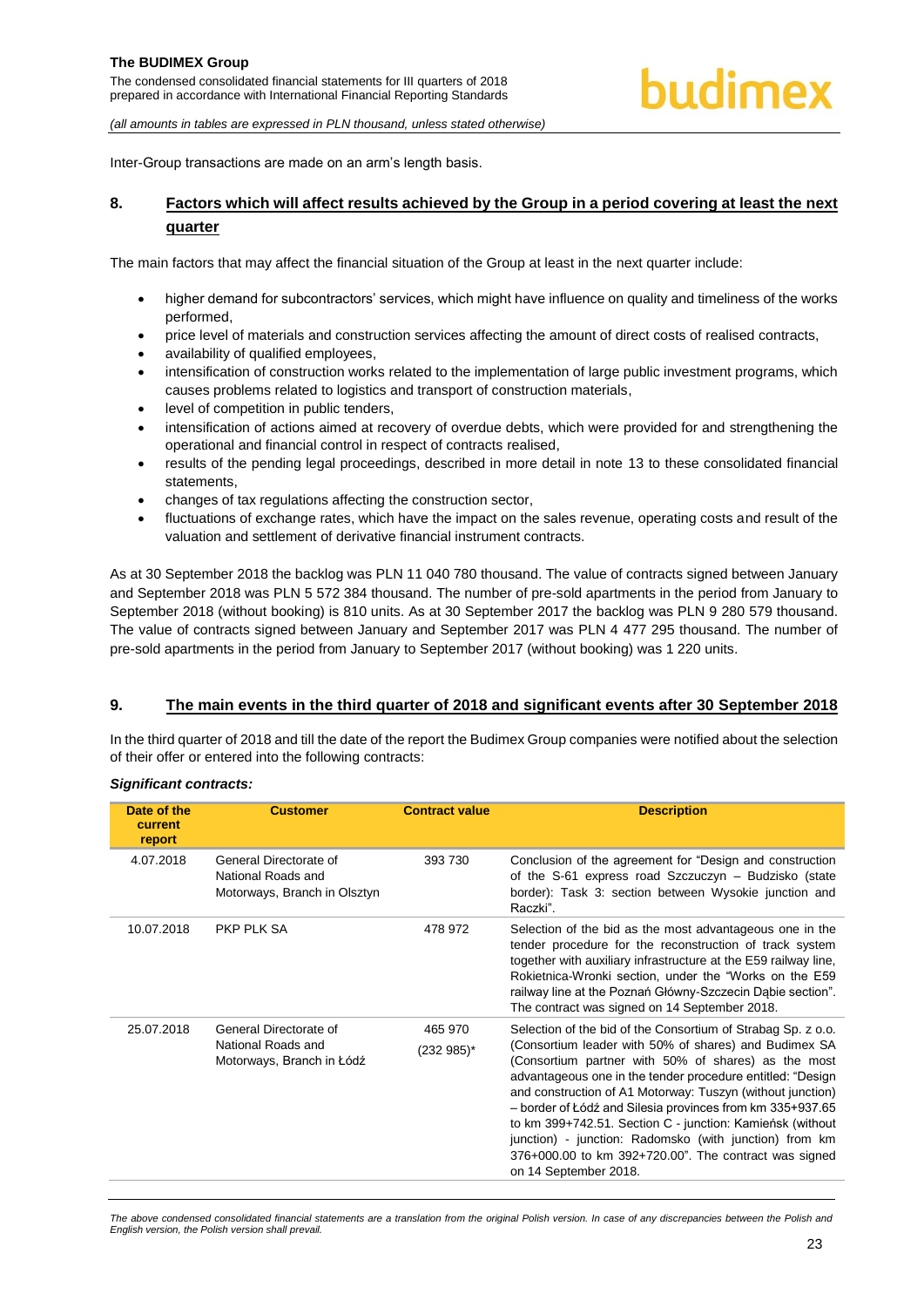The condensed consolidated financial statements for III quarters of 2018 prepared in accordance with International Financial Reporting Standards

# budimex

*(all amounts in tables are expressed in PLN thousand, unless stated otherwise)*

| Date of the<br>current<br>report | <b>Customer</b>                                                                 | <b>Contract value</b>   | <b>Description</b>                                                                                                                                                                                                                                                                                                                                                                                                                                                                                                                                                                                                                                                                                                                                   |
|----------------------------------|---------------------------------------------------------------------------------|-------------------------|------------------------------------------------------------------------------------------------------------------------------------------------------------------------------------------------------------------------------------------------------------------------------------------------------------------------------------------------------------------------------------------------------------------------------------------------------------------------------------------------------------------------------------------------------------------------------------------------------------------------------------------------------------------------------------------------------------------------------------------------------|
| 30.07.2018                       | General Directorate of<br>National Roads and<br>Motorways, Branch in Łódź       | 389 328<br>$(194664)^*$ | Conclusion of the contract by the Consortium of Budimex<br>SA (Consortium leader with 50% of shares) and Strabag<br>Sp. z o.o. (Consortium partner with 50% of shares) for<br>"Design and construction of A1 Motorway: Tuszyn (without<br>junction) - border of Łódź and Silesia provinces from km<br>335+937.65 to km 399+742.51. Section A - Tuszyn junction<br>(without junction) – Belchatów junction (including junction)<br>from km 335+937.65 to km 351+800.00."                                                                                                                                                                                                                                                                              |
| 1.08.2018                        | General Directorate of<br>National Roads and<br>Motorways, Branch in Łódź       | 456749<br>$(228 375)^*$ | Selection of the bid of the Consortium of Budimex SA<br>(Consortium leader with 50% of shares) and Strabag<br>Sp. z o.o. (Consortium partner with 50% of shares) as the<br>most advantageous one in the tender procedure entitled:<br>The design and construction of the S14 express road of the<br>West Ring Road of Łódź. Ex. A - Section I junction "Łódź<br>Lublinek" - junction "Łódź Teofilów" Ex. B - Section II<br>junction "Łódź Teofilów" (without a junction) – N91 in Słowik<br>in the scope of part No 1 of the order: "The design and<br>construction of the S14 express road of the West Ring Road<br>of Łódź Ex. A – Section I junction "Łódź Lublinek" – junction<br>"Łódź Teofilów". The contract was signed on 5 October<br>2018. |
| 9.08.2018                        | General Directorate of<br>National Roads and<br>Motorways,<br>Branch in Rzeszów | 271 155                 | Conclusion of the contract for "Design and construction of<br>the S19 express road on the section from the Nisko Południe<br>junction (without junction) to the Sokołów Małopolski Północ<br>junction (including the junction), divided into three lots. Lot<br>B from the Podgórze junction (including the junction) to the<br>Kamień junction (without the junction) with the length of<br>approx. 10.5 km."                                                                                                                                                                                                                                                                                                                                       |

\* share of the Budimex Group

On 2 August 2018, the change in the name of Budimex Inwestycje "Grunwald" SA to Biuro Inwestycji "Grunwald" SA was registered in the National Court Register.

On 8 August 2018, a court settlement was reached before the Arbitration Court at the Polish Chamber of Commerce in a dispute over the extension of the Warsaw-Okęcie International Airport - Construction of Terminal 2. The details of the settlement are described in note 13.

On 17 September 2018, an agreement was concluded for the sale of shares in subsidiaries Elektromontaż Poznań SA and Biuro Inwestycji "Grunwald" SA. Transaction details are described in note 1.3.

In the period after 30 September 2018 to the date of the financial statement no other significant events took place.

#### <span id="page-24-0"></span>**10. Issue, redemption and repayment of debt and equity securities**

In the 9-month period ended 30 September 2018 Budimex SA and Group companies did not issue, redeem or repay debt or equity securities.

# <span id="page-24-1"></span>**11. The Management Board's position on the feasibility of results stated in the financial forecasts published earlier for the year in view of the financial results presented in the quarterly report in relation to the projected results**

Budimex SA did not publish any forecasts.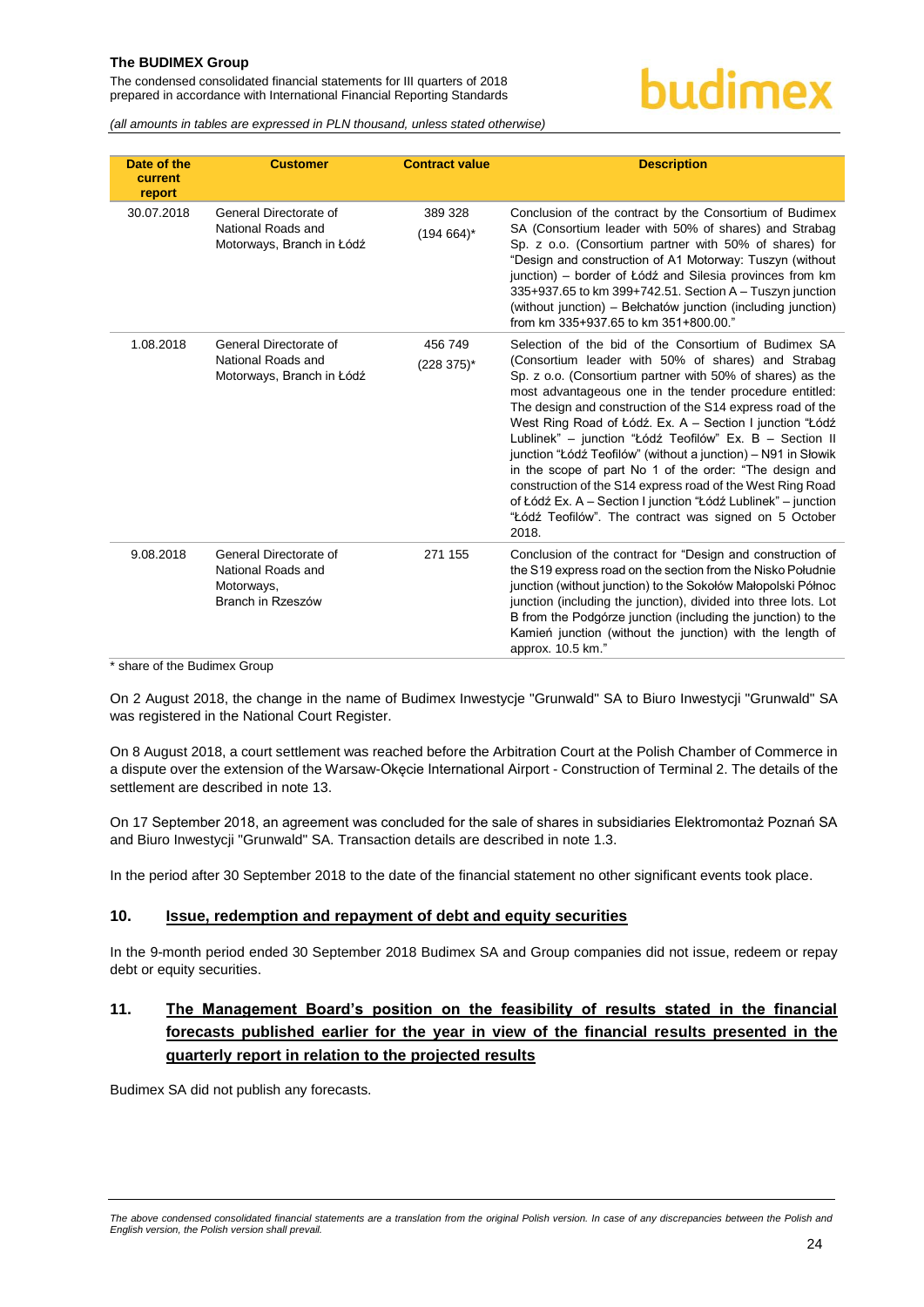# <span id="page-25-0"></span>**12. Statement of ownership of shares of Budimex SA or rights to such shares (options) held by the managing or supervisory persons of Budimex SA as at the date of publication of this report together with indication of changes in the ownership in the third quarter of 2018**

As at the date of publication of the report members of the Management Board and Supervisory Board of Budimex SA held the following number of shares:

| Marcin Wegłowski  | (Management Board member)           | 2 830 shares |
|-------------------|-------------------------------------|--------------|
| Marek Michałowski | (chairman of the Supervisory Board) | 4 000 shares |

Above mentioned members of the Management Board and Supervisory Board do not own share options of the company. As at the date of publication of this report other managing and supervisory persons of Budimex SA do not hold its shares or share options. There was no change in the status of ownership from the date of publication of the report for the half-year of 2018, i.e. 30 August 2018.

# <span id="page-25-1"></span>**13. Proceedings pending as at 30 September 2018 before court, competent arbitration body or any public administration authority**

The total value of legal proceedings in progress in respect of liabilities and receivables as at 30 September 2018 was PLN 257 707 thousand. Excess of the value of proceedings against Group companies over proceedings relating to claims of the Group companies amounted to PLN 128 937 thousand.

In accordance with information in the possession of Budimex SA, the total value of legal proceedings in progress in respect of liabilities of Budimex SA and its subsidiaries as at 30 September 2018 was PLN 193 322 thousand. These proceedings involve the Group companies' operating activity.

The largest item in terms of the value of the dispute was the case finished during the third quarter of 2018, pending before the Court of Arbitration at the Polish Chamber of Commerce in Warsaw, which involved the consortium members: Ferrovial Agroman SA, Budimex SA and Estudio Lamela S.L. (the FBL Consortium) and Przedsiębiorstwo Państwowe "Porty Lotnicze" (PPL). The litigation was the result of PPL serving a notice rescinding the contract for the development and modernization of Terminal 2 of the Warsaw Chopin Airport.

Initially, the proceedings related solely to the claim filed in 2008 by the FBL Consortium, in relation to bank guarantees realised by PPL, which were given as a performance bond for a total amount of PLN 54 382 thousand. That case was finally resolved by a judgment of the Court of Appeal in Warsaw in 2012. The total value of the awarded claim and the amount of statutory interest for late payment was PLN 87 920 thousand (the amount attributable to Budimex SA was PLN 35 168 thousand, of which PLN 21 612 thousand as reimbursement of the performance bond). The court enforcement officer transferred that amount to the bank account of Budimex SA on 28 September 2012. After the cassation appeal of PPL was dismissed by the Supreme Court, the enforcement proceedings became final.

In the course of the proceedings before the Court of Arbitration, PPL filed a counter-claim of a total amount of PLN 135 719 thousand, covering claims for the redress of damage, including lost benefits, return of unjust enrichment and liquidated damages. In 2009 PPL filed to the Court of Arbitration further written statements of claim including extension of the counter-claim, changing the original amount of counter-claim from PLN 135 719 thousand to PLN 280 894 thousand. As a result of subsequent procedural steps in 2012, the PPL's claim was raised to PLN 298 892 thousand. According to the value of the shares set forth in the consortium agreement, the risk allocated to Budimex SA did not exceed the total of PLN 119 556 thousand.

Regardless of the PPL's counter-claim and in accordance with former announcements, in 2009 the FBL Consortium submitted a statement of claim including an extension of the main claim by the amount of PLN 216 458 thousand, covering: remuneration for the works performed, but not paid by the Investor, remuneration for additional works, and reimbursement for the retained amounts and interest on late payments. Under the consortium contract, the share of Budimex SA in this claim amounted to PLN 86 583 thousand.

During several hearings the court has examined all witnesses for the claimant and the counter-claimant with respect to the circumstances included in PPL's counter-claim. At the beginning of 2018 the hearing of evidence was completed.

The above condensed consolidated financial statements are a translation from the original Polish version. In case of any discrepancies between the Polish and *English version, the Polish version shall prevail.*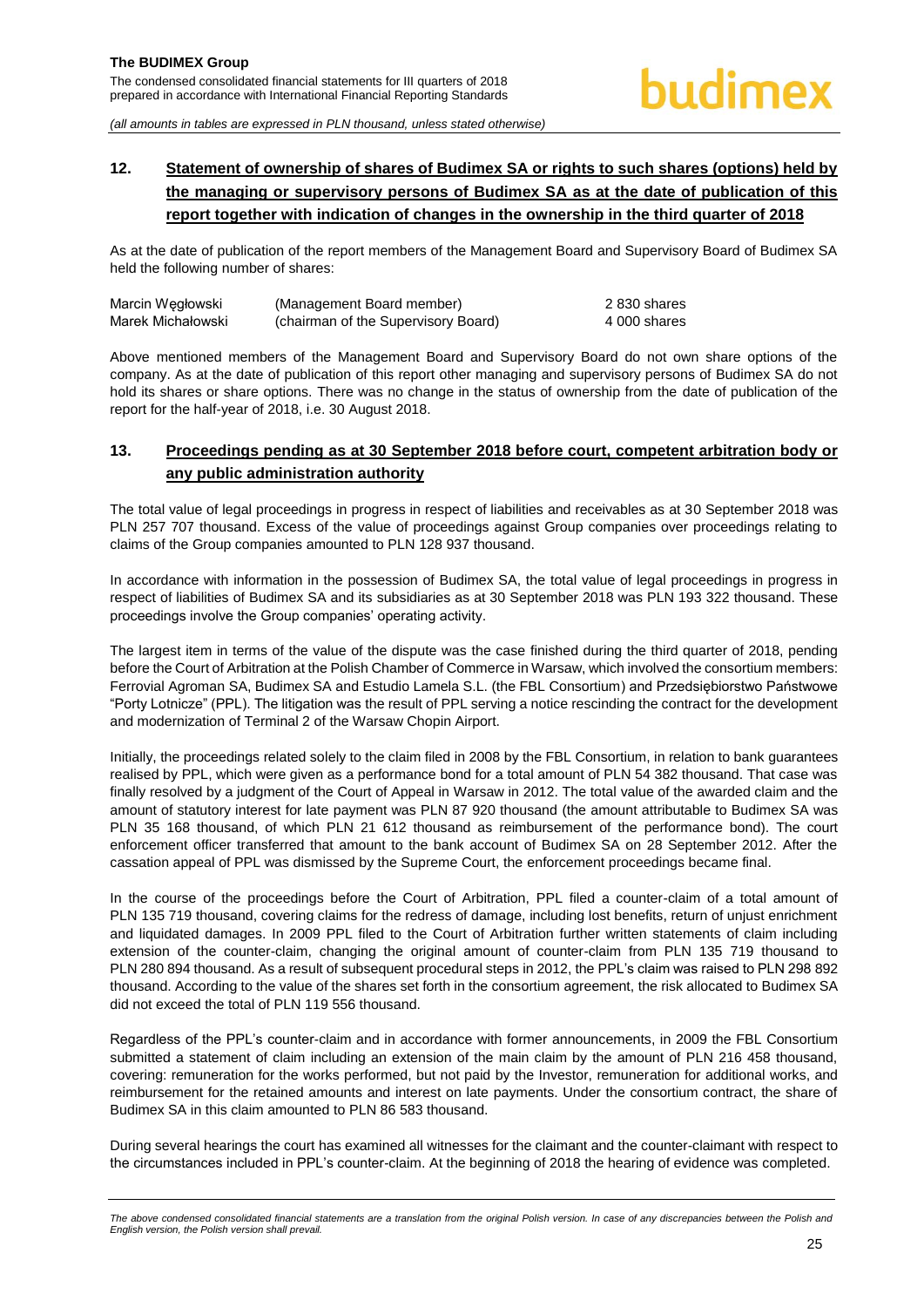# hudimex

*(all amounts in tables are expressed in PLN thousand, unless stated otherwise)*

On 8 August 2018 the parties to the dispute entered into a court settlement before the Court of Arbitration at the Polish Chamber of Commerce. Under the settlement, the parties waived each other's claims before the Court of Arbitration and cancelled each other's costs. The payment by PPL to the Consortium included only receivables for the works and deliveries performed, including amounts retained.

Conclusion of the settlement confirmed the amicable solution by the parties of the contract linking them and ending any disputes related to its implementation. In the opinion of the Management Board of Budimex SA, the settlement was favourable for both parties to the dispute.

On 24 July 2017, Muzeum Śląskie in Katowice filed a claim against Budimex SA and Ferrovial Agroman SA, operating as a consortium, in connection with the performance of the contract called "Construction of new premises of Muzeum Śląskie in Katowice" concluded on 7 June 2011. The claimant requested that either the amount of PLN 122 758 thousand, together with statutory interest calculated as of the date of claim filing, was awarded jointly and severally against the defendants towards undue performance of the contract, or the defendants were ordered to reduce contract transaction price by the amount of PLN 34 675 thousand being the reimbursement of the unfairly, as stated by the claimant, paid contract consideration. Art. 471 of the Civil Code was named as the basis for the principal claim, while the provisions of contractor warranty for defects in the constructed facility – for the alternative claim *(żądanie ewentualne).*

In the opinion of the Management Board of Budimex SA, the claim is unjustified. The irregularities, if any, which the claimant names as the basis for its action do not result from contract performance or undue performance by the consortium. In addition, due contract performance was confirmed by the claimant by the issued Certificate of Acquisition and Certificate of Completion of premises of Muzeum Śląskie in Katowice. In the opinion of the Management Board, the reported provisions cover the risks related to contract performance. Budimex SA filed its reply to said claim on 31 October 2017. It was supplemented by Budimex SA in January 2018. The court successfully delivered a copy of the claim to Ferrovial Agroman SA on 21 September 2018. Ferrovial Agroman SA filed a reply to the statement of claim on 22 October 2018. Until the date of the report, no date has been set for the hearing.

Another legal proceedings with a material value relate to the claim filed on 5 March 2008 by Miejskie Wodociągi i Kanalizacja w Bydgoszczy Sp. z o.o. requesting that the amount of PLN 25 252 thousand be awarded jointly and severally against the consortium to which Budimex SA and Budimex Dromex SA belonged. The claim relates to the replacement of contractor costs incurred by the investor when the consortium rescinded the contract. The share of the companies in the consortium was 90%, therefore the value of the claim for which Budimex SA is presently liable is PLN 22 727 thousand. On 12 July 2017, the court of the first instance awarded against Budimex SA only the amount of PLN 22 thousand (towards reimbursement of the costs of expert opinions commissioned by the claimant), and dismissed the claim in its entirety. The appeal against court decision was filed both by the claimant (as regards the entire claim), and the defendant (as regards the part of the verdict regarding the amount of PLN 22 thousand). Currently, the parties await setting the date for the hearing before the court of the second instance.

As at the date of the preparation of these consolidated financial statements, the final outcome of the remaining proceedings is not known. For all legal proceedings, which according to the Group's assessment may finish in an unfavourable way, provisions were created in the amount including the risk estimated by the Group.

The total value of legal proceedings pending in respect of claims of Budimex SA and its subsidiaries amounted to PLN 64 385 thousand as at 30 September 2018. The proceedings relate mainly to the recovery of overdue receivables from business partners and to additional claims in respect of the construction work performed. As at the date of these consolidated financial statements, the final outcome of the proceedings is not known.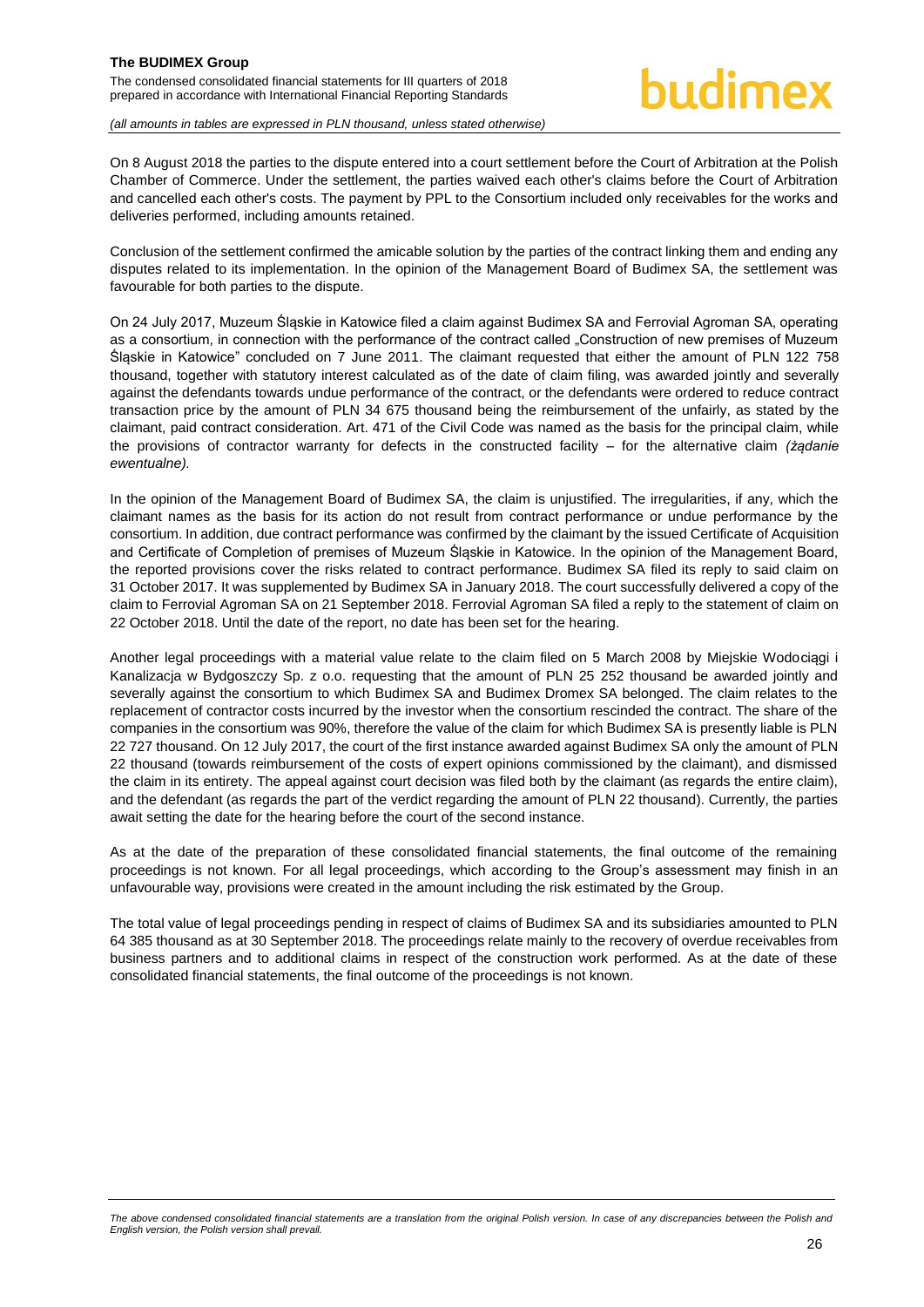*(all amounts in tables are expressed in PLN thousand, unless stated otherwise)*

#### <span id="page-27-0"></span>**14. Contingent assets and contingent liabilities**

|                                               | 30 September 2018 | 31 December 2017 |
|-----------------------------------------------|-------------------|------------------|
| <b>Contingent assets</b>                      |                   |                  |
| From related parties, of which:               |                   |                  |
| - quarantees and sureties received            |                   |                  |
| - bills of exchange received as security      |                   |                  |
| From related parties, total                   |                   |                  |
| <b>From other entities</b>                    |                   |                  |
| - quarantees and sureties received            | 599 147           | 589 062          |
| - bills of exchange received as security      | 6 3 9 5           | 3628             |
| From other entities, total                    | 605 542           | 592 690          |
| Other contingent assets                       | 12 000            | 14768            |
| <b>Total contingent assets</b>                | 617 542           | 607 458          |
| <b>Contingent liabilities</b>                 |                   |                  |
| To related parties, of which:                 |                   |                  |
| - guarantees and sureties issued              | 2814              | 2814             |
| - promissory notes issued as performance bond |                   |                  |
| To related parties, total                     | 2814              | 2814             |
| To other entities, of which:                  |                   |                  |
| - guarantees and sureties issued              | 3 695 096         | 3 821 829        |
| - promissory notes issued as performance bond | 23 159            | 16 141           |
| To other entities, total                      | 3718255           | 3837970          |
| <b>Other contingent liabilities</b>           | 134 381           | 134 381          |
| <b>Total contingent liabilities</b>           | 3 855 450         | 3 975 165        |
|                                               |                   |                  |
| <b>Total contingent items</b>                 | (3237908)         | (3367707)        |

Contingent assets represent guarantees issued by banks and other financial institutions to the companies of the Budimex Group as security for the potential claims the Group may file against its business partners in respect of the construction contracts in progress.

Contingent liabilities represent guarantees and sureties issued by banks to business partners of the Group as security for the potential claims they may be filed against the Group in respect of the construction contracts in progress. Banks are entitled to recourse the underlying claims to Group companies. Guarantees issued to the Group's customers represent an alternative, to the retentions held, method of securing potential claims of customers.

The promissory notes issued represent a security for the settlement of liabilities towards the strategic suppliers of the Group, while the bills of exchange received and recognized under contingent assets represent security for the repayment by the Group customers of the amounts due to the Group.

Other contingent liabilities include among others voluntary acceptance of enforcement constituting a security of payment up to the amount of PLN 134 381 thousand due and payable in the case of improper performance of obligations by Budimex SA under the acquisition agreement concerning shares of Przedsiębiorstwo Napraw Infrastruktury Sp. z o.o.